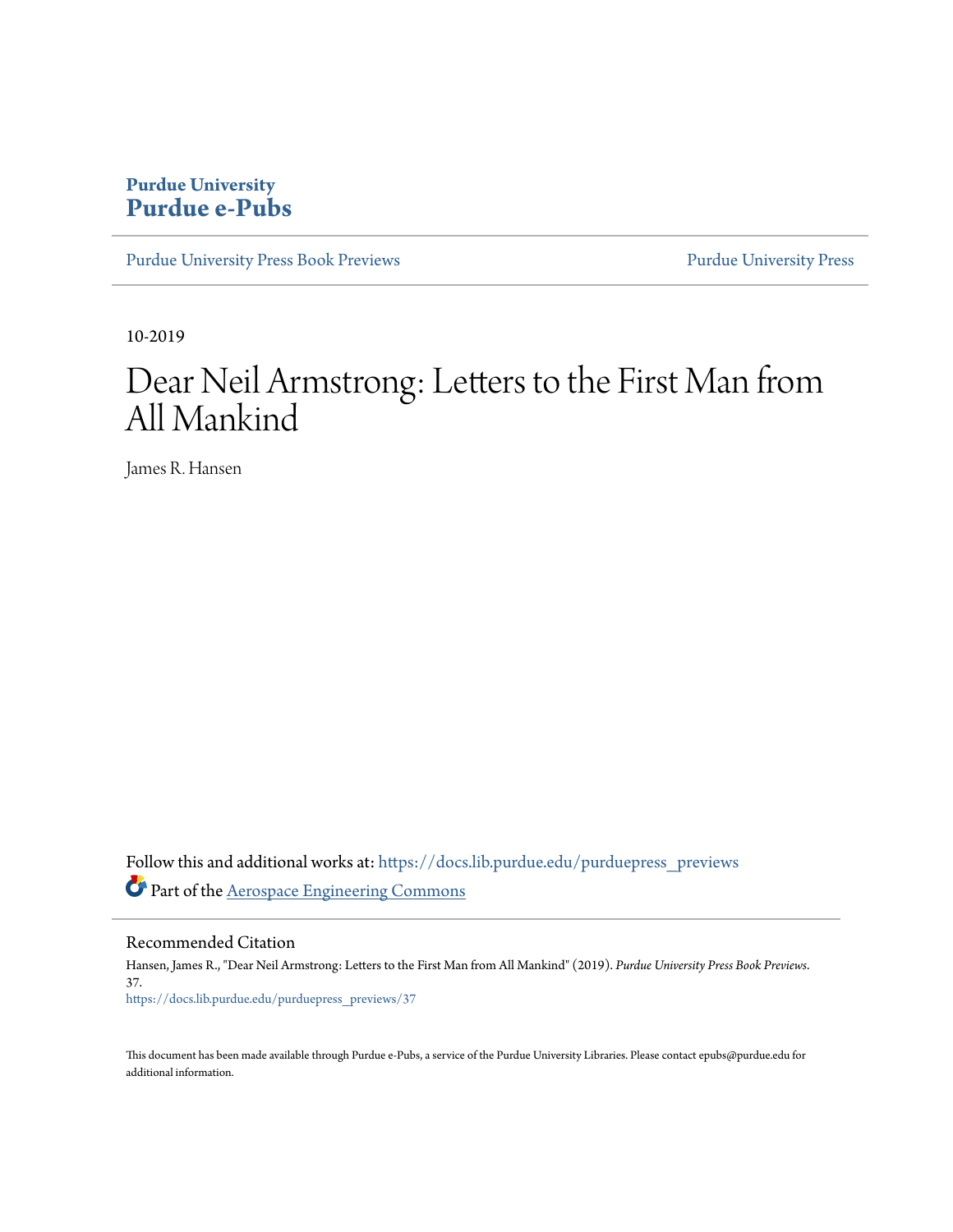**Dear Neil Armstrong**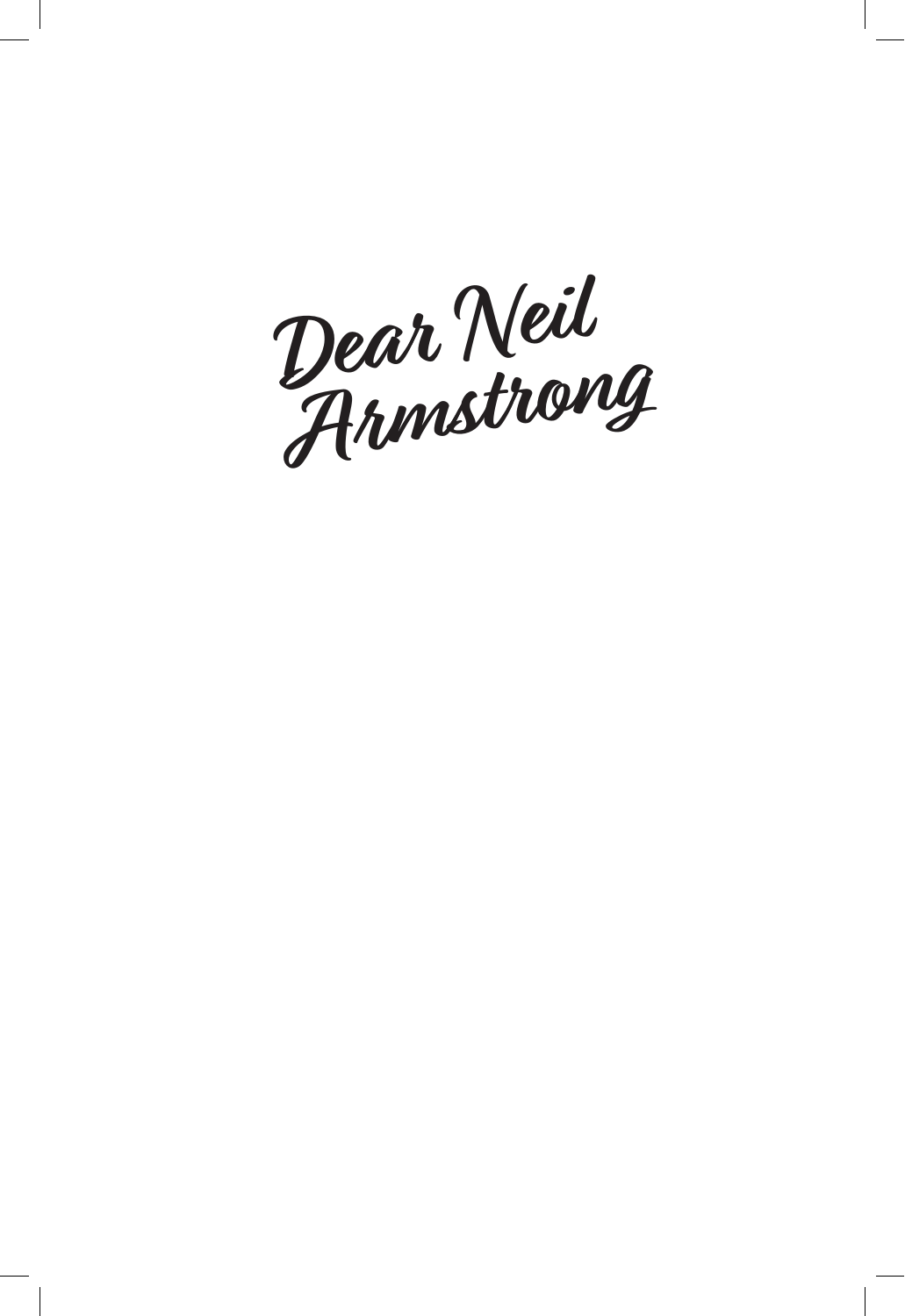### PURDUE STUDIES IN AFRONAUTICS AND ASTRONAUTICS

*James R. Hansen, Series Editor*

Purdue Studies in Aeronautics and Astronautics builds on Purdue's leadership in aeronautic and astronautic engineering, as well as the historic accomplishments of many of its luminary alums. Works in the series will explore cutting-edge topics in aeronautics and astronautics enterprises, tell unique stories from the history of flight and space travel, and contemplate the future of human space exploration and colonization.

 $\bullet$ 

#### RECENT BOOKS IN THE SERIES

*Piercing the Horizon: The Story of Visionary NASA Chief Tom Paine* by Sunny Tsiao

*Calculated Risk: The Supersonic Life and Times of Gus Grissom* by George Leopold

> *Spacewalker: My Journey in Space and Faith as NASA's Record-Setting Frequent Flyer* by Jerry Ross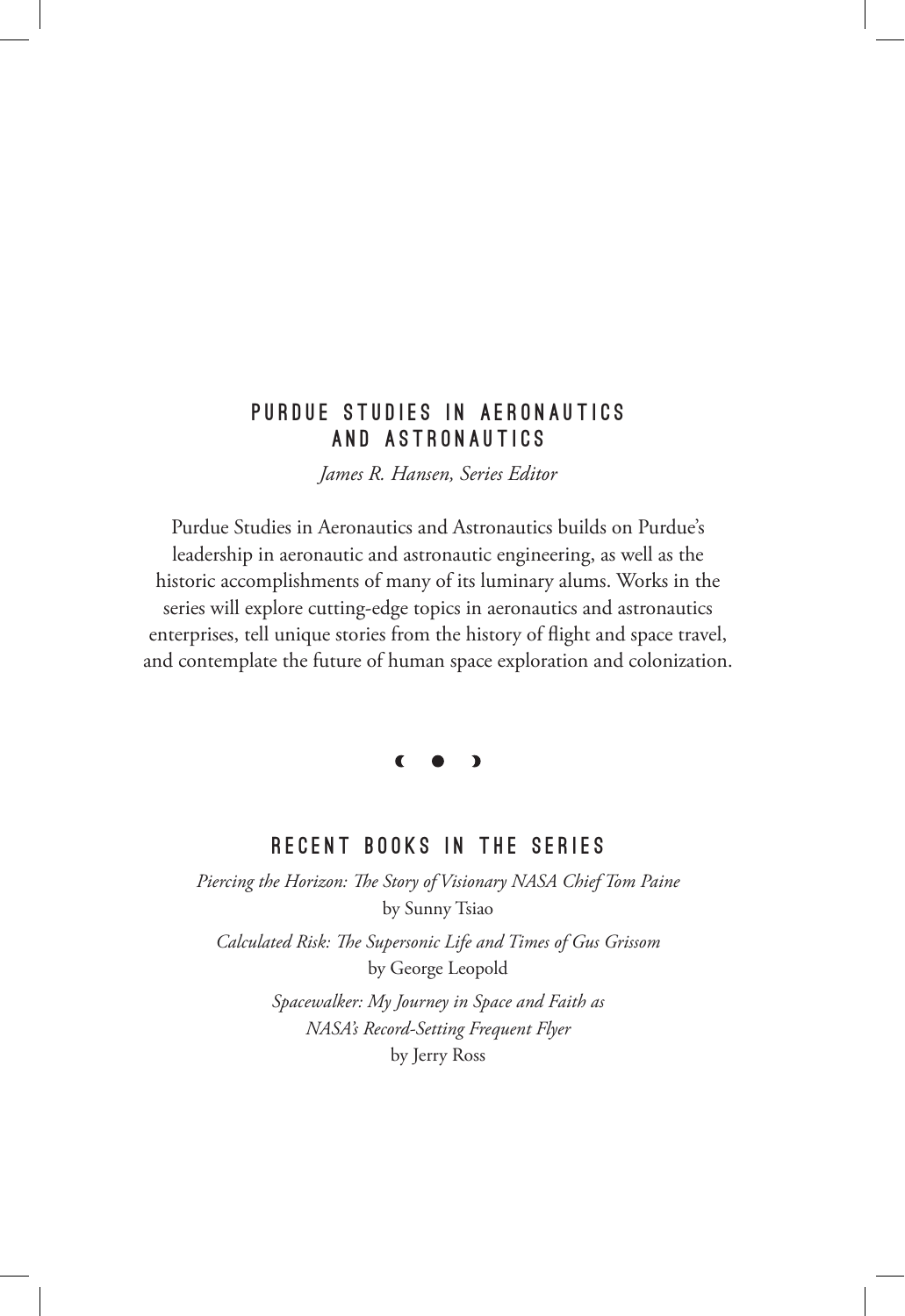

Letters to the First Man from All Mankind

James R. Hansen

Purdue University Press West Lafayette, Indiana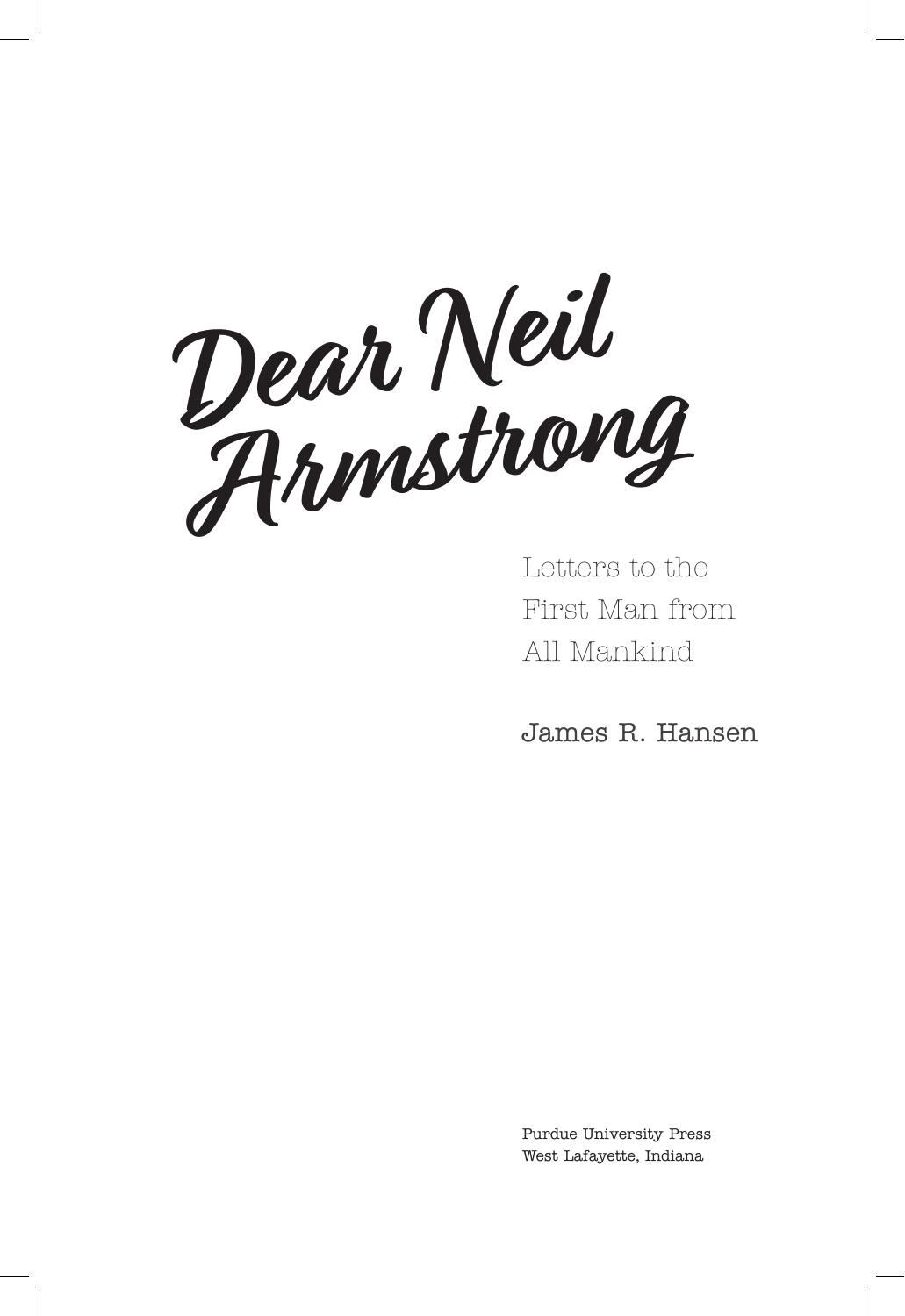Copyright 2020 by Purdue University. All rights reserved. Printed in the United States of America.

Cataloging-in-Publication data is on file with the Library of Congress.

Hardback ISBN: 978-1-55753-874-1 EPUB ISBN: 978-1-61249-603-0 EPDF ISBN: 978-1-61249-602-3

Letters featured in this volume are from the Neil A. Armstrong papers in the Barron Hilton Flight and Space Exploration Archives, Purdue University Archives and Special Collections.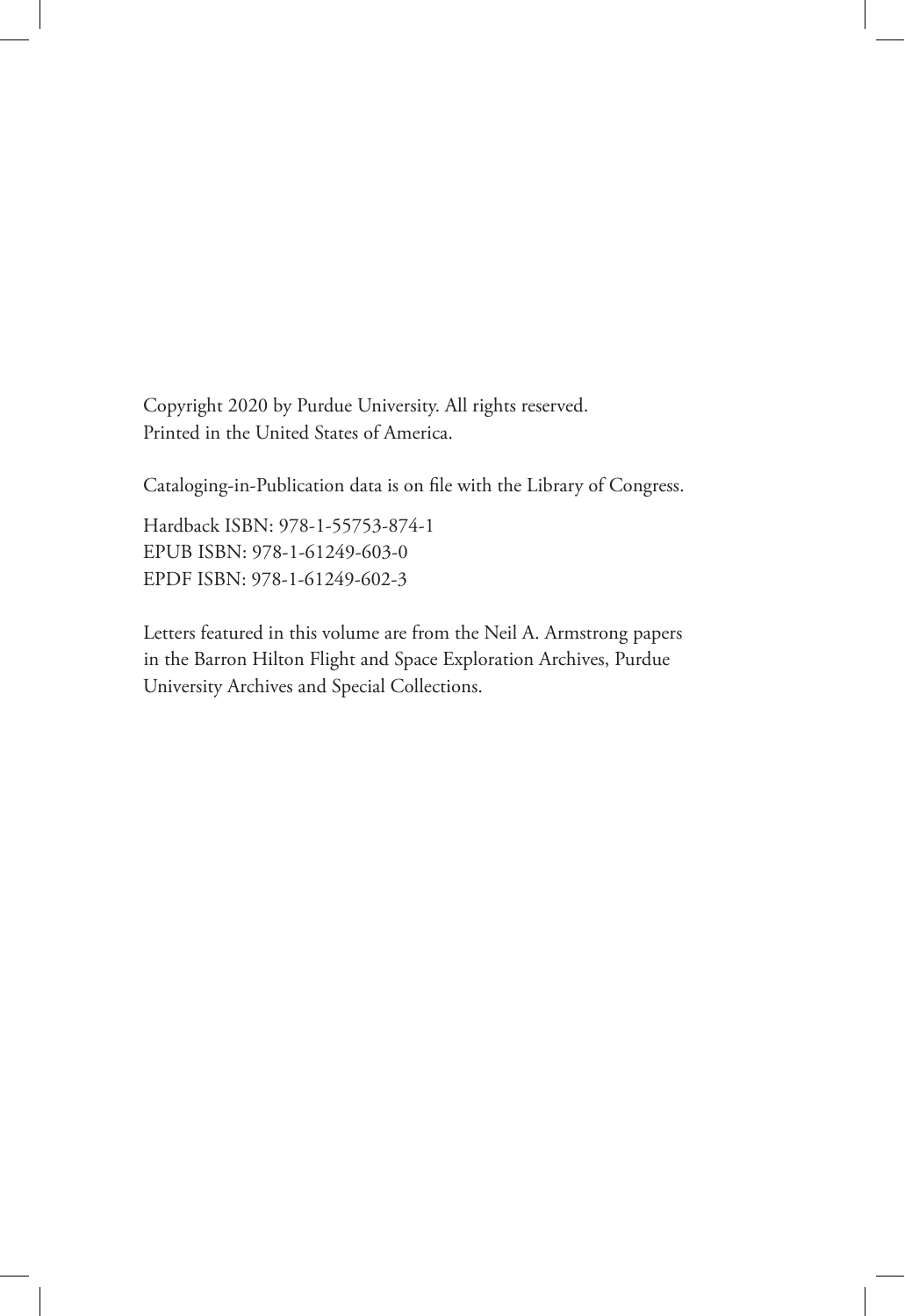*To all of the people who wrote letters to Neil it is to their respect, admiration, and fascination with him that I dedicate this book*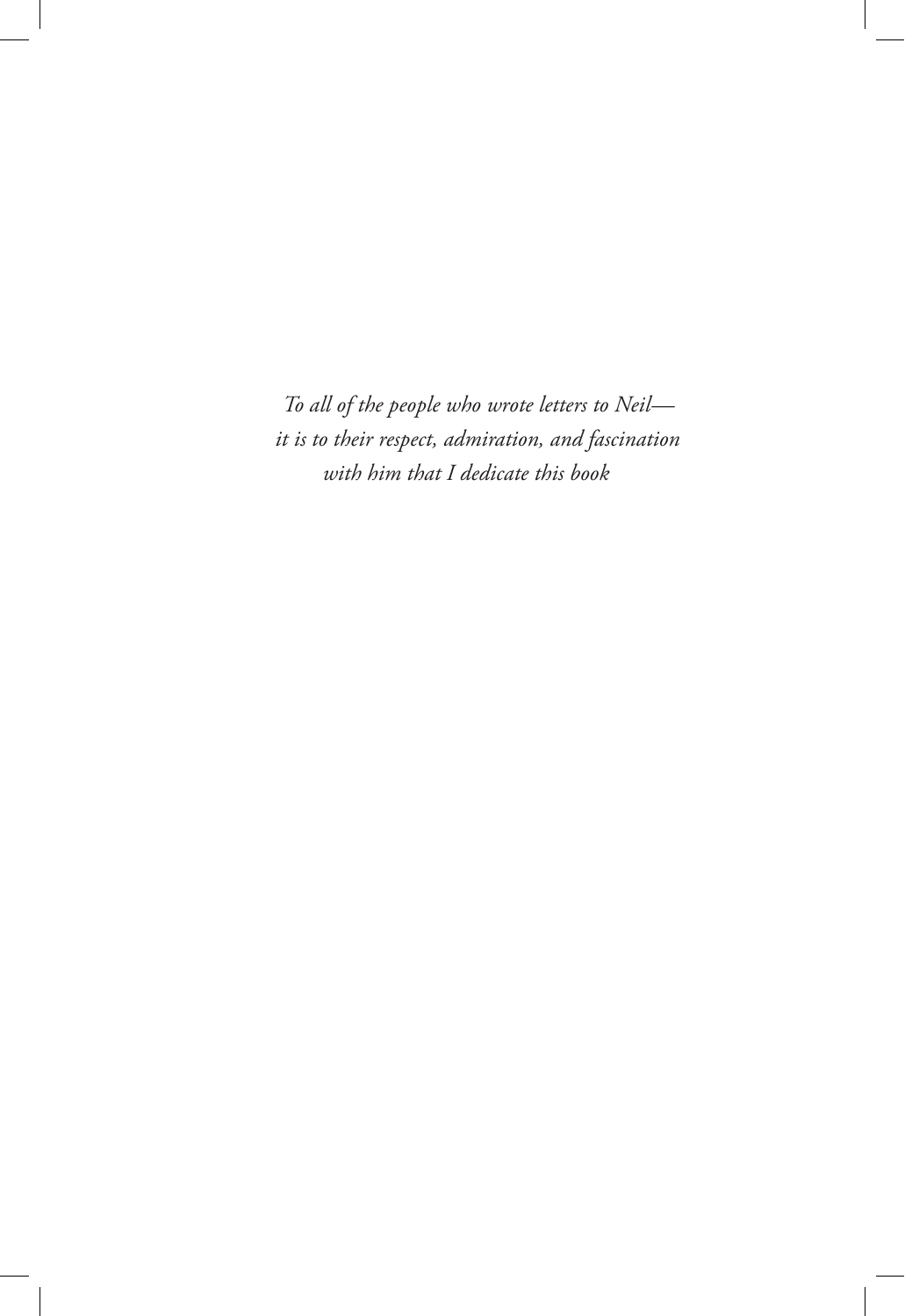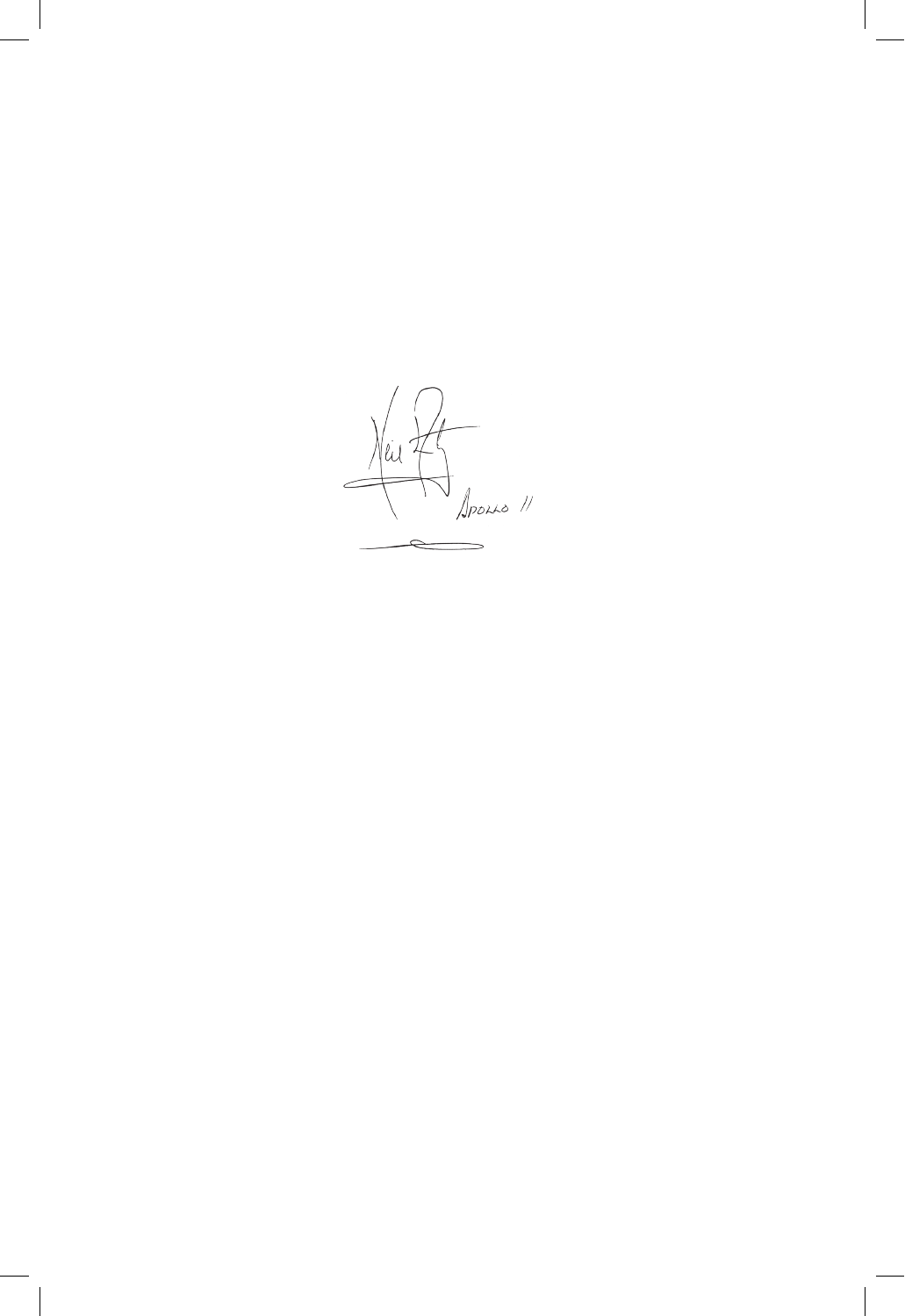# CONTENTS

| <b>FOREWORD</b>                                                                    |                                  | IX            |
|------------------------------------------------------------------------------------|----------------------------------|---------------|
| <b>PREFACE</b>                                                                     |                                  | XI            |
|                                                                                    | 1 FIRST WORDS                    | $\mathcal{I}$ |
| $\overline{2}$                                                                     | CONGRATULATIONS AND WELCOME HOME | 19            |
| 3 <sup>1</sup>                                                                     | THE SOVIETS                      | 59            |
| 4                                                                                  | <b>FOR ALL MANKIND</b>           | 86            |
| 5 <sup>7</sup>                                                                     | FROM ALL AMERICA                 | 154           |
| 6                                                                                  | RELUCTANTLY FAMOUS               | 228           |
|                                                                                    | 7 THE PRINCIPLED CITIZEN         | 300           |
| APPENDIX: SECRETARIES, ASSISTANTS, AND<br>ADMINISTRATIVE AIDES FOR NEIL ARMSTRONG, |                                  |               |
|                                                                                    | 1969-2012                        | 347           |
| <b>NOTES</b>                                                                       |                                  | 353           |
| <b>ABOUT THE EDITOR</b>                                                            |                                  | 357           |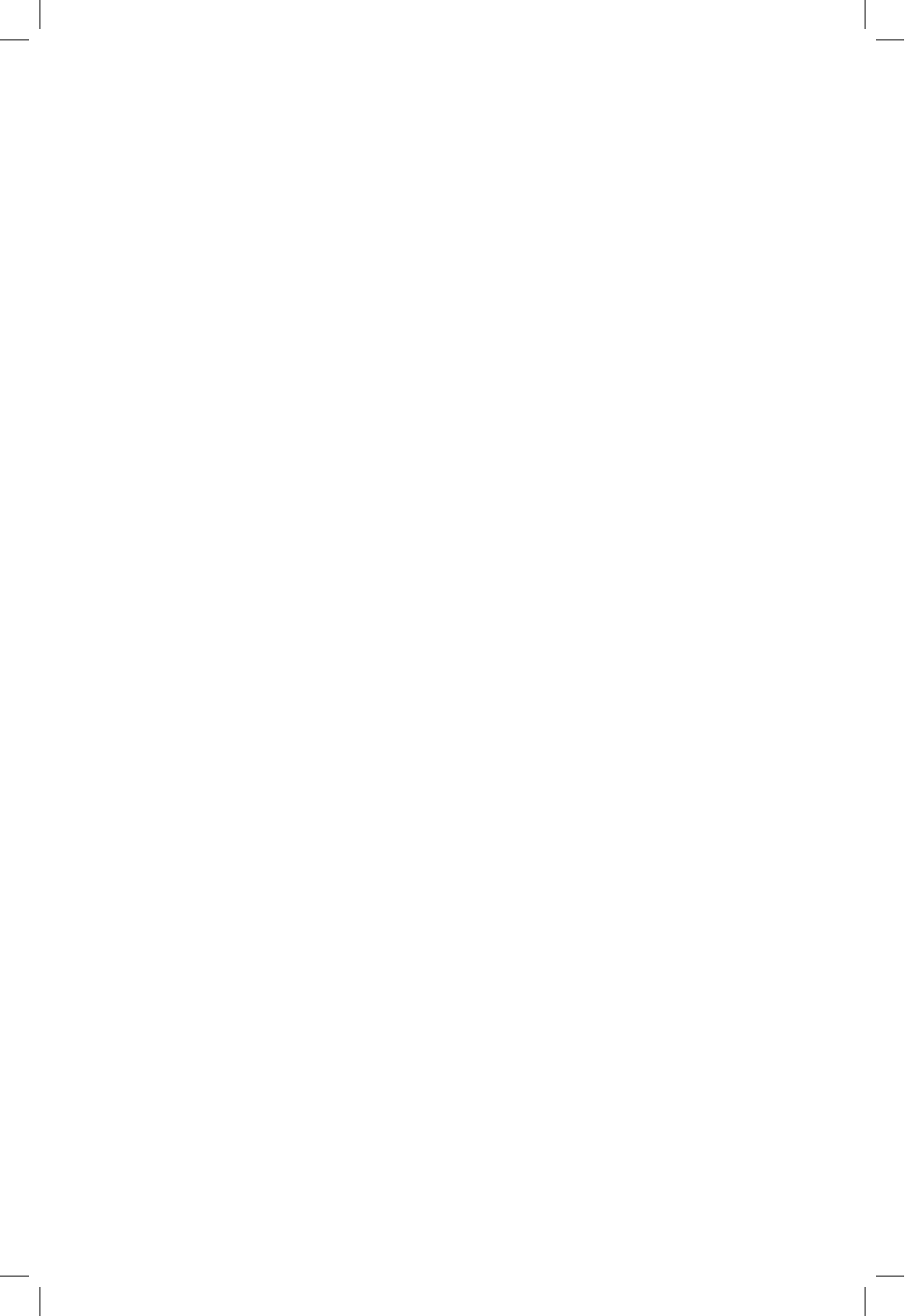# **FOREWORD**

Throughout history there have been ordinary men and women who accomplished extraordinary things. Neil Armstrong was one of those. As an experimental test pilot for NASA, he flew the X-15 at Edwards Air Force Base, going higher and faster than anyone before him, flying to the edge of space. And then he transferred to the astronaut program so that he could fly in space.

I was a member of the fifth selection group of astronauts in 1966 and arrived in Houston in May of that year, just two months after the flight of Gemini 8. Neil had been the commander on that flight, which ran into trouble when the attitude control thrusters fired suddenly, causing the spacecraft to tumble. Both the Gemini 8 and crew could have been lost that day, but a coolheaded Neil got the spacecraft under control.

When I arrived that May the talk was all about how Neil had saved the flight. And since I was already excited about being assigned to the Manned Space Center, all that talk about Gemini 8 only served to get my heart going faster. My introduction to Neil was the result of our being on the same floor at the MSC, and I saw him only intermittently in my early days there. Busy with post–Gemini 8 responsibilities, Neil was not in the office much. But he was quick to introduce himself and welcome me, showing friendly support for my new assignment to the Astronaut Office. I felt honored to meet him.

There is an old saying that the ultimate test pilot is the one who, when faced with certain death, calmly reads out the instruments before crashing.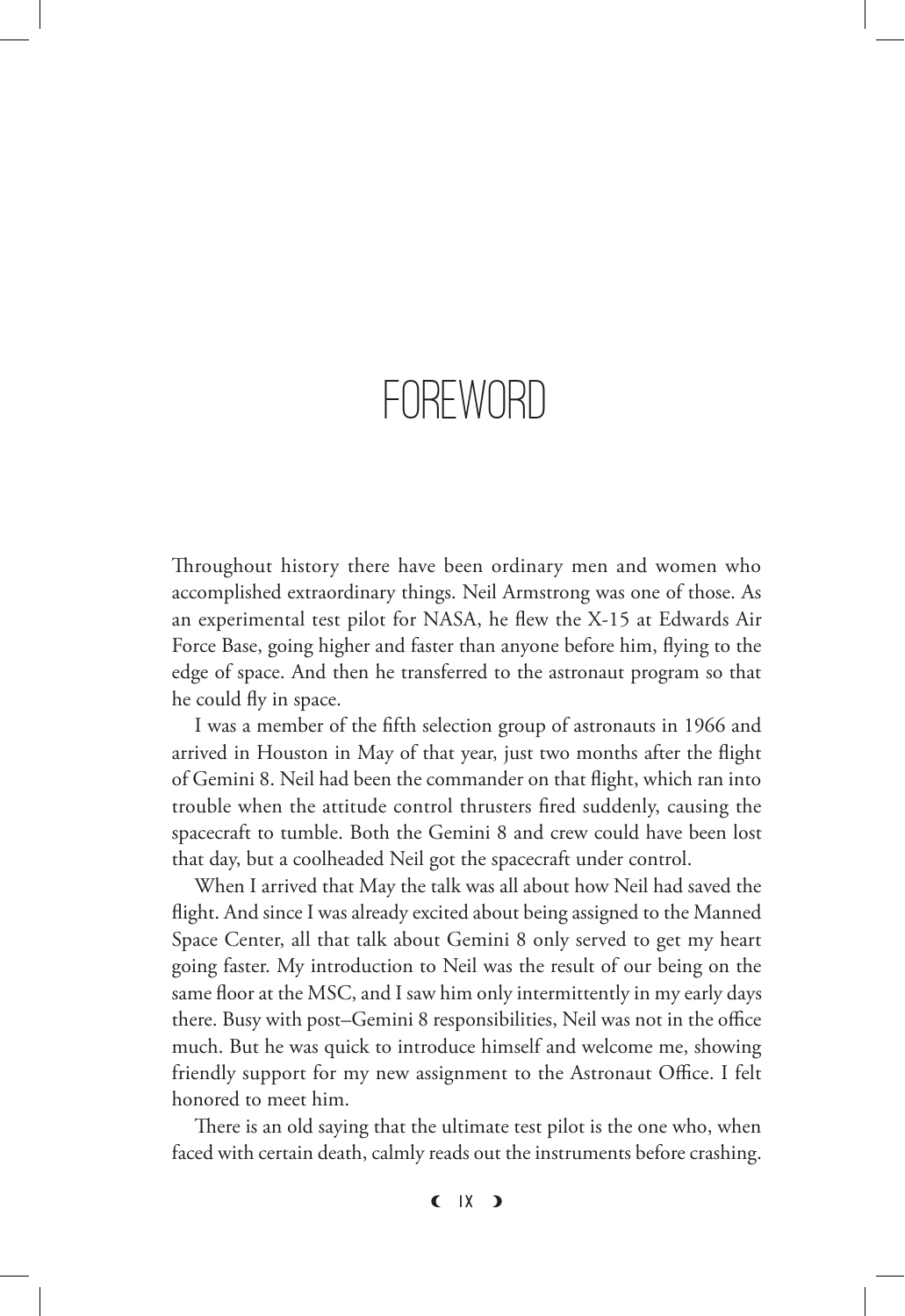Without a doubt the ability to keep a cool head is a preeminent characteristic of great test pilots. Neil Armstrong certainly demonstrated that, as witnessed by the way he both saved Gemini 8 and landed the lunar module on July 20, 1969. During the descent to the Moon an onboard computer overload caused a series of alarms to sound. Then as the lunar module *Eagle* dropped closer to the surface, Neil saw that the area they were headed toward was rocky and knew he must find a more open area in which to land. As *Eagle* approached 500 feet he took manual control, and with lowered visibility from a layer of lunar dust kicked up by the descent engine and a dwindling fuel supply, he successfully landed the lunar module in the Sea of Tranquility.

Neil Armstrong was often described as stoic, but that was not my experience of him. Although I did not know him in an intimate, familiar way, we were friends, and we got to know one another better after the Apollo program ended. While I served as chairman of the Astronaut Scholarship Foundation and as such focused on raising money for that organization, Neil focused on raising funds for Purdue. But he was always ready to speak at ASF events, and at an anniversary celebration for Apollo 15, for which I served as the command module pilot, he showed his warmth and grace as he spoke about the importance of the CMP role during the Apollo program, giving much credit to Michael Collins, his CMP and second in command on Apollo 11.

I hope you enjoy these samplings of the many thousands of letters and well-wishes Neil received, and responded to, from people all over the world. Though they are thoroughly enjoyable in their own right, through them we gain insight into the First Man and what he meant to so many.

*Al Worden July 2019*

 $\begin{pmatrix} x & y \\ y & z \end{pmatrix}$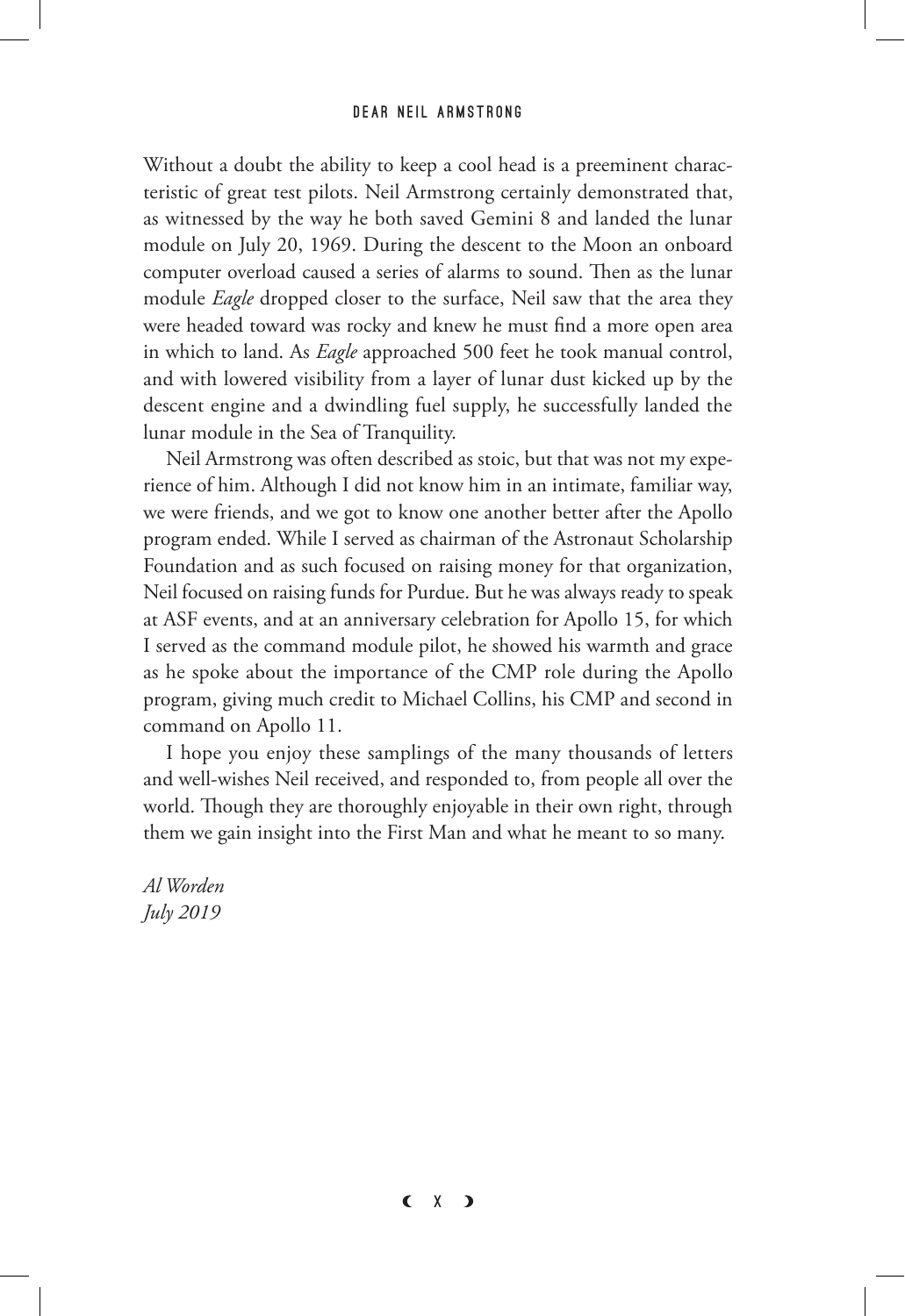# **PREFACE**

Among the items the crew of Apollo 11 left on the Moon was a tiny silicon disc about the size of a half-dollar. Etched onto that disc, in microscopic lettering about one-fourth the width of a human hair, were messages of goodwill from seventy-four leaders of the world's nations, messages that had been rather hurriedly solicited by NASA (after authorization by the U.S. State Department) just weeks before the launch of Apollo 11. Also etched on the disc were four presidential statements: from then current U.S. president Richard M. Nixon and the immediate past U.S. president Lyndon B. Johnson, plus quotes from the National Aeronautics and Space Act of 1958, signed by Dwight D. Eisenhower, and John F. Kennedy's May 25, 1961, lunar landing commitment speech to Congress. The disc also contained the names of various members of the U.S. Congress who had served on committees instrumental to the achievement of the Apollo program, as well as the names of the leading NASA manned space program officials. In truth, NASA had contacted 116 countries asking for their contributions to the historic disc of goodwill messages, but the deadline for producing the disc came so fast that not all were able to get their messages back to NASA in time.

As the goodwill messages were not written expressly for Neil Armstrong, nor for his crewmates, nor for NASA, and most of them not even directly for the United States of America, it may seem unusual to use them as the basis of the introduction to this book dedicated to Armstrong's letters. But in another respect these messages are the perfect way to lead the reader into the contents, and the spirit, of this book.

 $X \times Y$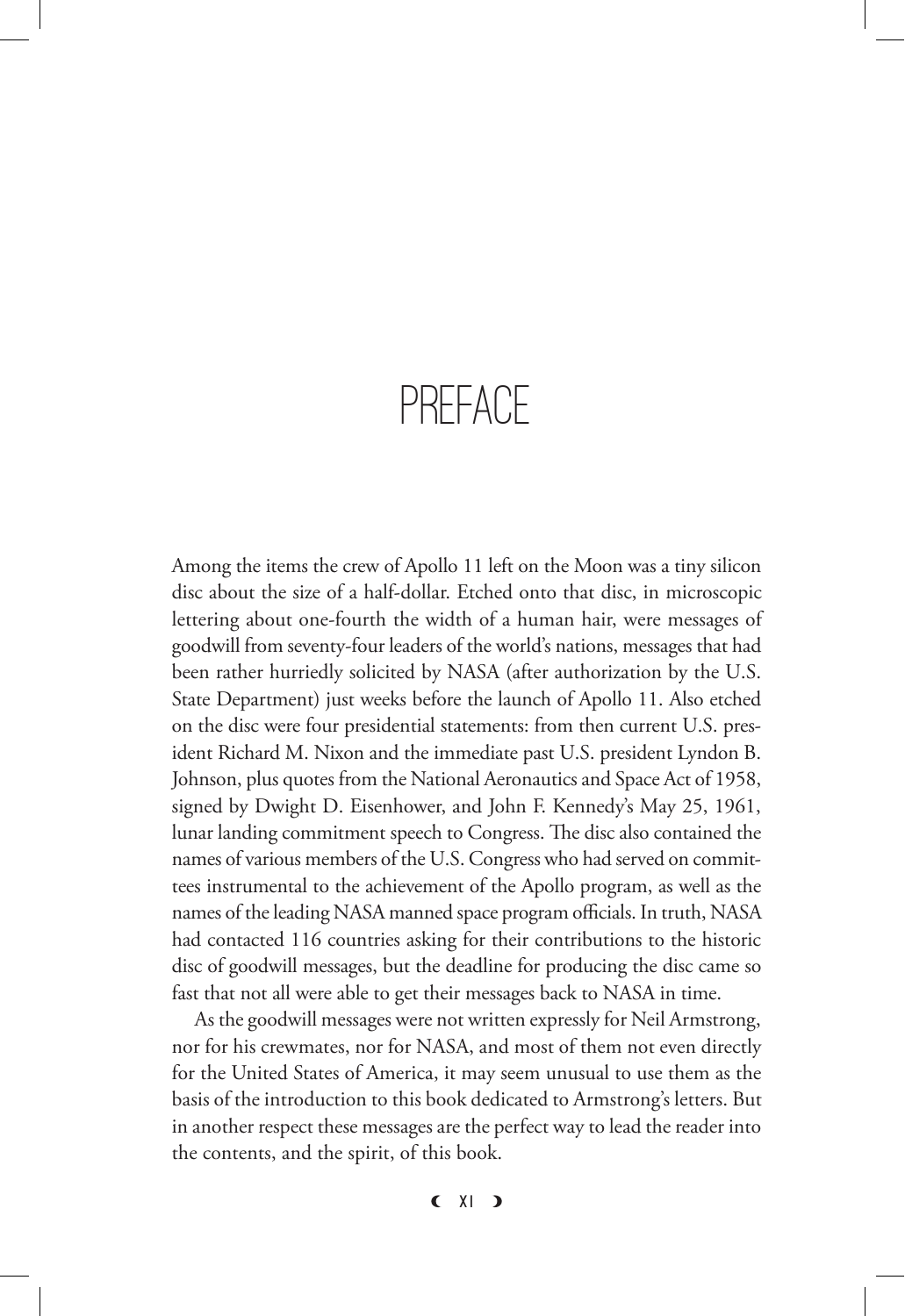For one thing, Neil Armstrong commanded the mission that took the disc to the Moon. But more than that, if not for Neil the small beat cloth package containing the disc, preserved within a thin aluminum case, might not have been left on the Moon, at least not during Apollo 11. The package was in the shoulder pocket of Buzz Aldrin, Neil's lunar module pilot and fellow Moonwalker, who had been so busy with his tasks on his EVA (extravehicular activity) that he had completely forgotten about leaving the package on the surface. Buzz was halfway up the ladder heading back into the lunar module *Eagle* when Neil, still down on the surface, called up to him, "How about that package out of your sleeve? Get that?" Buzz pulled the packet out and tossed it down onto the surface, at which point Neil gave it a nudge with his foot, straightening it out a little and getting some dust off it.

Thus, the Apollo 11 silicon disc was gifted to the Moon and, of course, rests in that place today, hopefully never to be moved (or removed) by future lunar explorers. Along with the disc in that cloth bag were a few other highly significant mementos. There was an embroidered patch from the never-launched Apollo 1 mission, in memory of fellow astronauts Roger Chaffee, Gus Grissom, and Edward White, who died when their command module caught fire during a routine test on the launch pad at Cape Kennedy in January 1967. Also in the bag were two Soviet-made medals, in honor of pioneering Soviet cosmonauts Yuri Gagarin, the first human in space, who had died in a MiG-15 accident in March 1967, and Vladimir Komarov, killed a month after Gagarin at the conclusion of his Soyuz 1 flight when his spacecraft's descent parachute failed to open. Inside there was also a gold replica of an olive branch, a symbol of peace.

All seventy-four messages of goodwill on the Apollo 11 disc are notable and merit the recollection of our global community, now fifty years since they were expressed. For the purpose of this book, and a reasonably brief preface, however, a sampling of these messages must suffice. What follows then is a suite of historic messages, resting now for half a century on our Moon's Sea of Tranquility, from our planet's seven continents (less Antarctica), sent in peace and hopeful of a better future, three each from Africa, Asia, Europe, North America, and South America, and three from Australia in company with the islands of Oceania—a total of twenty-one messages. In choosing which messages to include, I have done my best to put myself in the frame of mind of Neil Armstrong and the kind of goodwill messages that would likely have impressed him the most in July 1969 as well as today.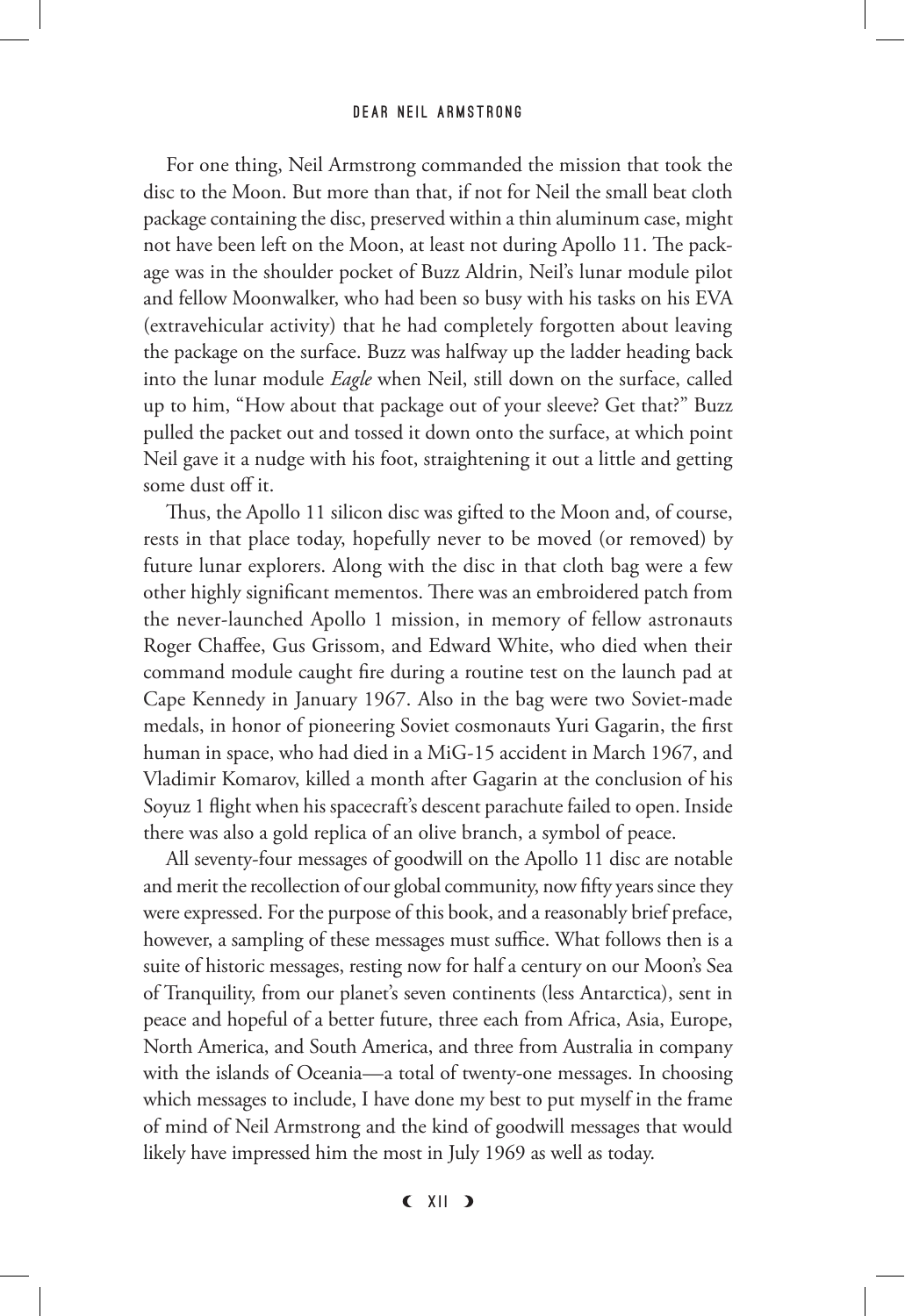#### AFRICA

#### **From W. V. S. Tubman, president of Liberia**

"It is extraordinary, almost incredible that what was but an idea, even a little over a decade ago, seems now an attainable reality. Man's imagination, ingenuity and technology have not only impelled him to look up but has also enabled him to reach the celestial bodies.

"The journey to the Moon which these three Americans, Commander Neil Armstrong, Colonel Edwin E. Aldrin, Jr., and Lt. Colonel Michael Collins have successfully undertaken is a voyage to the celestial and these messengers of discovery represent the people of every country.

"We salute these explorers of outer space and pray for their security and safety while we admire their courage and intrepidity.

"I ask them to bear this message to the inhabitants of the Moon if they find any there. If they do not, it is my desire that this message be one of the greetings from the people of Liberia and myself to the Moon, nebulous satellite of the Earth<sup>"</sup>

#### **From J. D. Mobutu, president of the Congo**

"The government of the Democratic Republic of the Congo follows with constant attention the achievements of human genius in the conquest of space in order to make man its master. The Congolese people, its party, its government, and myself express our ardent wish to see Apollo 11 successfully accomplish the mission which is our own. May these victories which have cost man so much energy and sacrifice continue to the reinforcement of cooperation among peoples and serve peace for the greatest good of mankind. Best regards."

#### **From Félix Houphouët-Boigny, president of the Ivory Coast**

"At the moment when man's oldest dream is becoming a reality, I am very thankful for NASA's kind attention in offering me the services of the first human messenger to set foot on the Moon and carry the words of the Ivory Coast.

"I would hope that when this passenger from the sky leaves man's imprint on lunar soil, he will feel how proud we are to belong to the generation which has accomplished this feat.

"I also hope that he would tell the Moon how beautiful it is when it illuminates the nights of the Ivory Coast.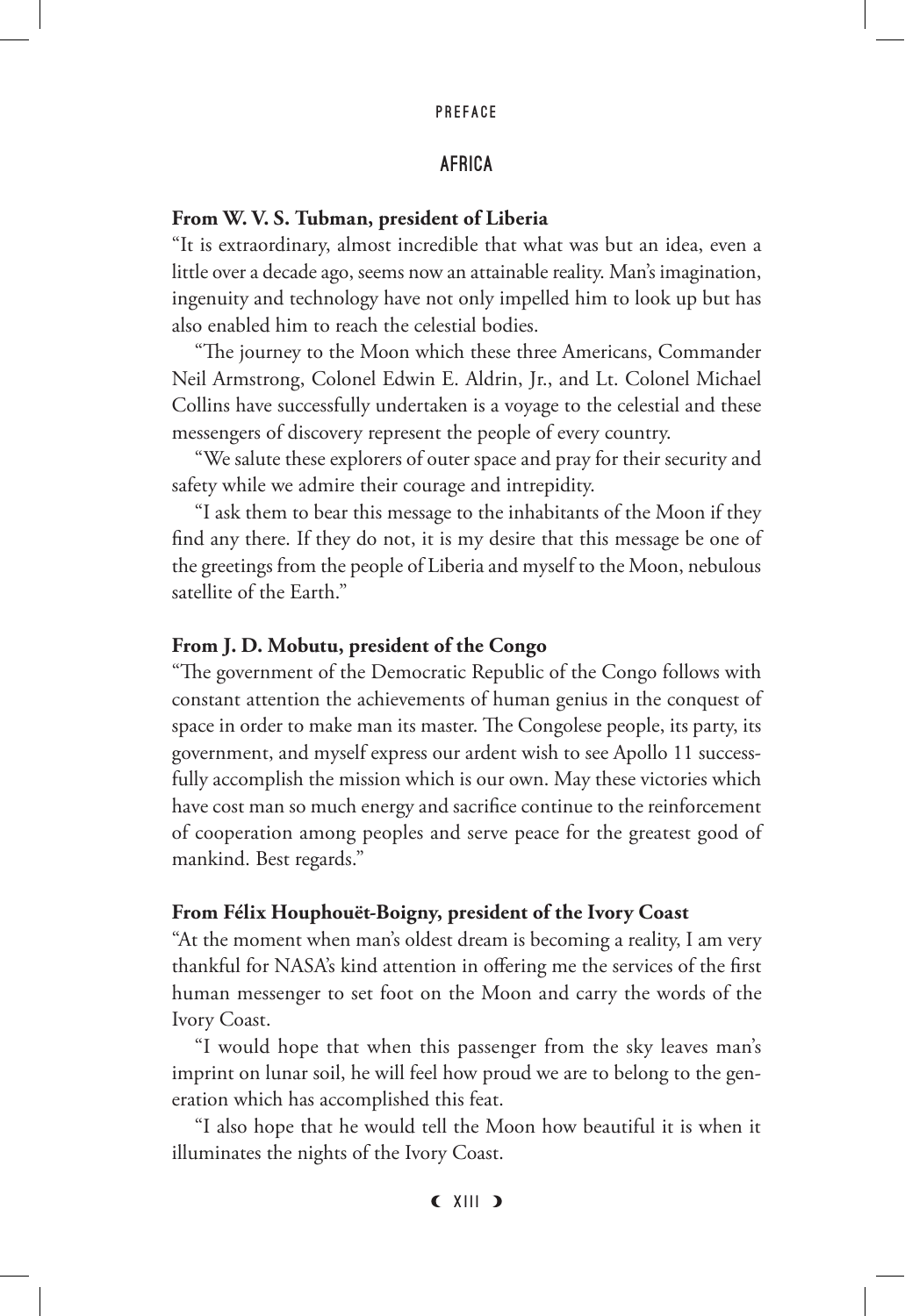#### DEAR NEIL ARMSTRONG

"I especially wish that he would turn towards our planet Earth and cry out how insignificant the problems which torture men are, when viewed from up there.

"May his work, descending from the sky, find in the Cosmos the force and light which will permit him to convince humanity of the beauty of progress in brotherhood and peace."

#### ASIA

#### **From Indira Gandhi, prime minister of India**

"On this unique occasion when man traverses outer space to set foot on Earth's nearest neighbor, Moon, I send my greetings and good wishes to the brave astronauts who have launched on this great adventure. I fervently hope that this event will usher in an era of peaceful endeavor for all mankind."

#### **From Park Chung-hee, president of the Republic of Korea (South Korea)**

"The landing on the Moon by Apollo 11 is a brilliant feat of all mankind which makes men's dreams a reality and marks a new chapter of human history. This great achievement is a result of man's constant striving for progress towards a brighter destiny. Now, realization of man's adventure into yet further reaches of space seems but a few steps away.

"On this historic occasion, we do solemnly pledge ourselves to work together on this Earth for the better world with lasting peace and prosperity for all mankind. Let us celebrate the first landing of men on the Moon, the symbol of eternal grace and the mirror of man's true heart, with a new spirit which will inspire mankind to realize the ideal of civilization in which men live in justice, freedom, and unity."

#### **From Cevdet Sunay, president of Turkey**

"I consider the landing of the men on the Moon as a sign of the beginning of a new era of which we could hardly dream until now.

"Since the start of the space explorations, the Turkish nation has most ardently wished the realization of this thousand-year old dream and followed with great hope and excitement every success in this field.

"I wish to congratulate the most heartily the heroic astronauts and the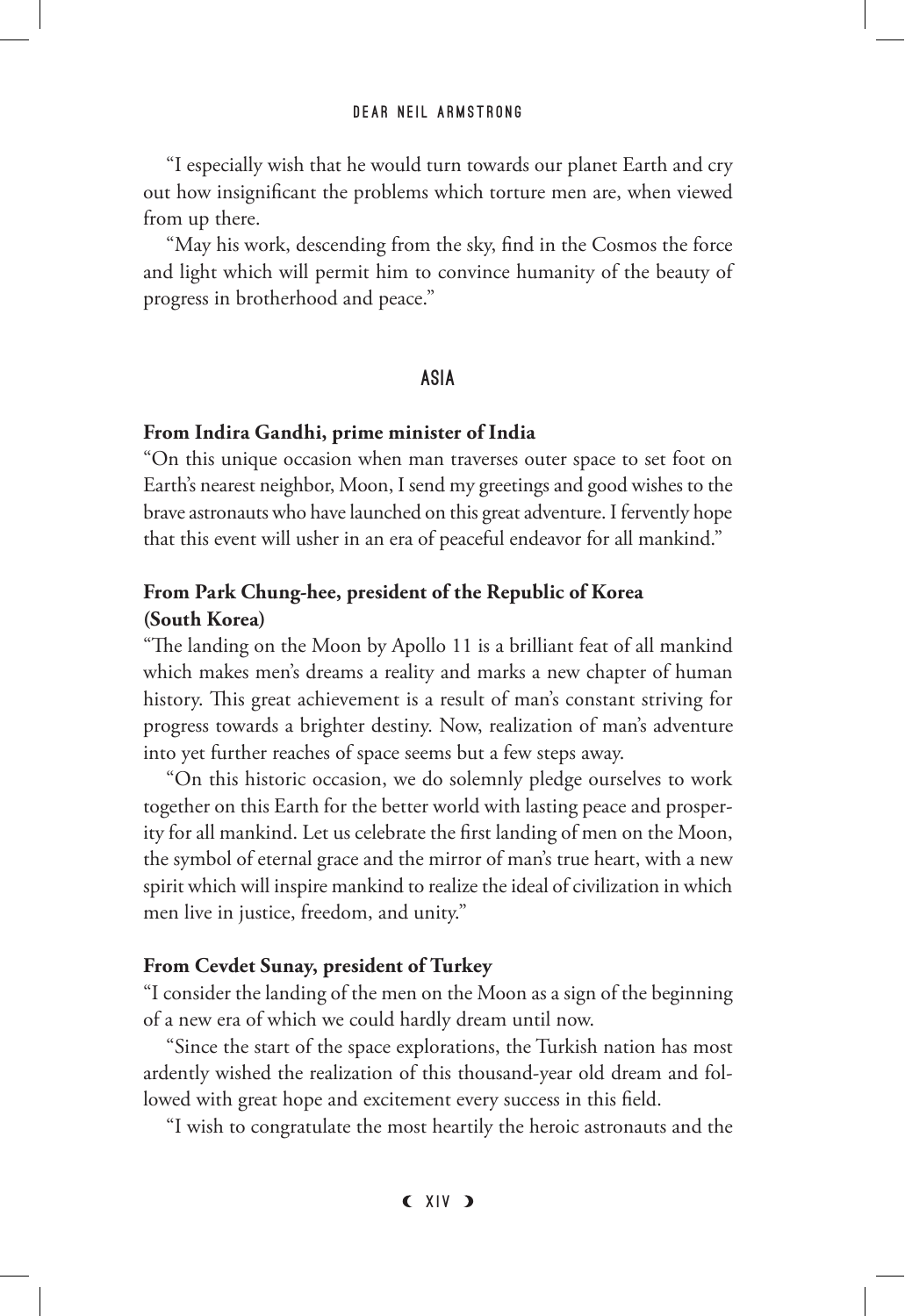#### Preface

American people, our friends and allies, for they have spared no effort in this field and also those who have contributed to the achievement of this outstanding accomplishment from which, I am sure, mankind and our civilization will benefit for peaceful purposes."

#### AUSTRALIA AND OCEANIA

#### **From John Gorton, prime minister of Australia**

"Australians are pleased and proud to have played a part in helping to make it possible for the first man from earth to land on the moon. This is a dramatic fulfillment of man's urge to go 'always a little further,' to explore and know the formerly unknown; to strive, to seek, and to find, and not to yield. May the high courage and the technical genius which made this achievement possible be so used in the future that mankind will live in a universe in which peace, self-expression, and the chance of dangerous adventure are available to all."

#### **From Keith J. Holyoake, prime minister of New Zealand**

"By this flight man has finally fulfilled the ambition of setting foot on another celestial body. As Prime Minister of New Zealand I hope that the realization of this dream—so long remote—will inspire all those who set their sights high and thus bring closer the dreams of peace and cooperation for all mankind."

#### **From Seewoosagar Ramgoolam, prime minister of Mauritius**

"Your bold venture commands admiration of government and people of Mauritius wish you God's speed and happy perfect landing. Safe return."

#### EUROPE

#### **From Elizabeth R., queen of England**

"Message from Her Majesty Queen Elizabeth II

"On behalf of the British people I salute the skill and courage which have brought man to the moon. May this endeavor increase the knowledge and well-being of mankind."

 $\sim xv$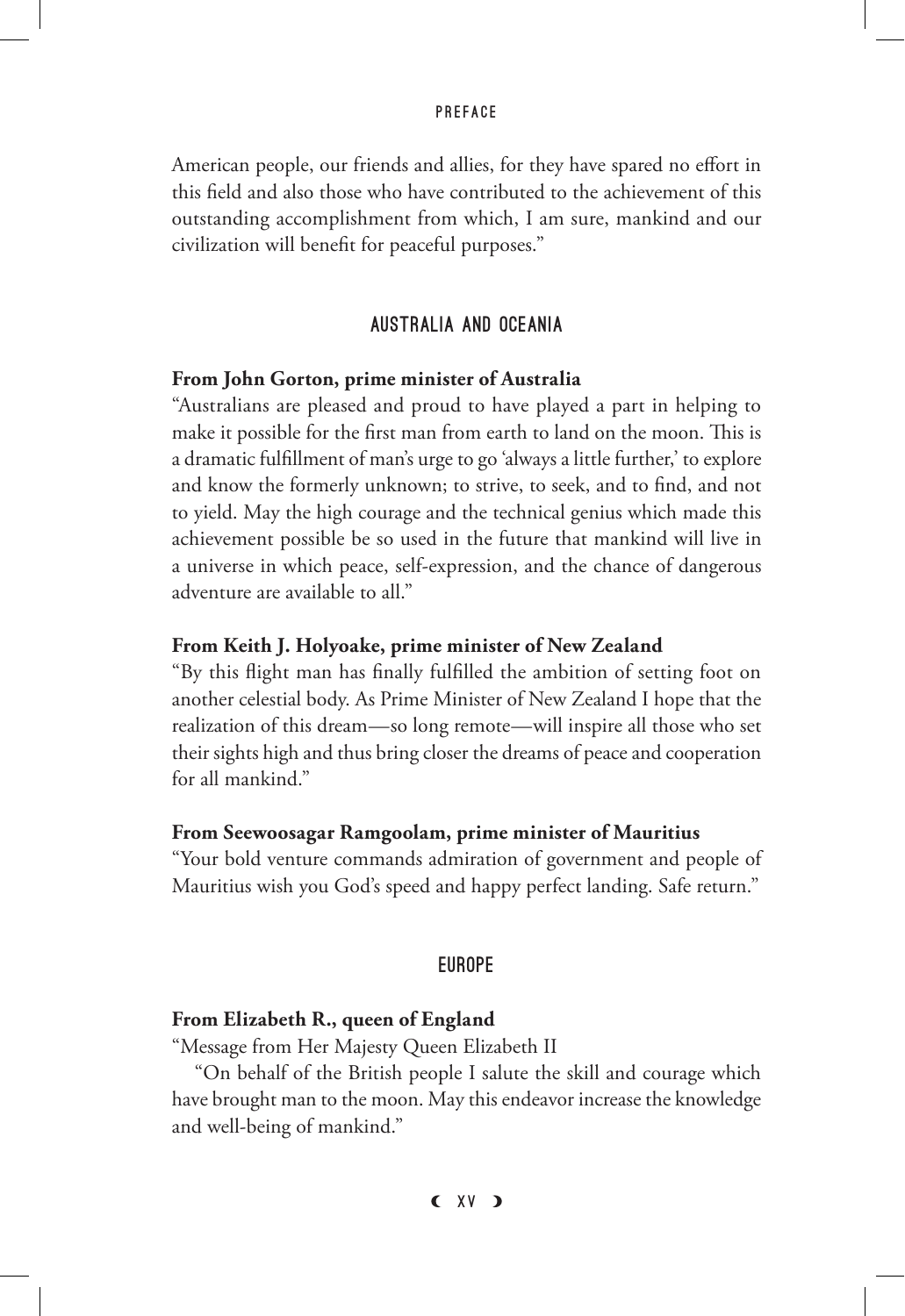#### **From Baudouin, king of the Belgians**

"Now that, for the very first time, man will land on the moon, we consider this memorable event with wonder and respect.

"We feel admiration and confidence towards all those who have cooperated in this performance, and especially towards the three courageous men who take with them our hopes, as well as those from all nations, who were their forerunners or who will follow them in space.

"With awe we consider the power with which man has been entrusted and the duties which devolve on him.

"We are deeply conscious of our responsibility with respect to the tasks which may be open to us in the universe, but also to those which remain to be fulfilled on this earth, so to bring more justice and more happiness to mankind.

"May God help us to realize with this new step in world history better understanding between nations and a closer brotherhood between men."

#### **From Américo de Deus Rodrigues Thomaz, president of Portugal**

"The Portuguese people, discoverers of the unknown Earth in centuries past, know how to admire those who in our days explore outer space bringing mankind in contact with other worlds."

#### NORTH AMERICA

#### **From Pierre Elliott Trudeau, prime minister of Canada**

"Man has reached out and touched the tranquil moon. Puisse ce haut fait permettre a l'homme de redecouvrir la terre et d'u trouver la paix. (May that high accomplishment allow man to rediscover the Earth and find peace.)"

#### **From Gustavo Díaz Ordaz, president of Mexico**

"It is an honor for Mexico, with this most modest symbolic testimony, to form part of the event which for the first time takes man to a soil away from his home planet. And, in doing so, Mexico extends most enthusiastic congratulations to the dedicated, gallant astronauts and to the scientists and technicians, as well as, in a broader sense, to the American people and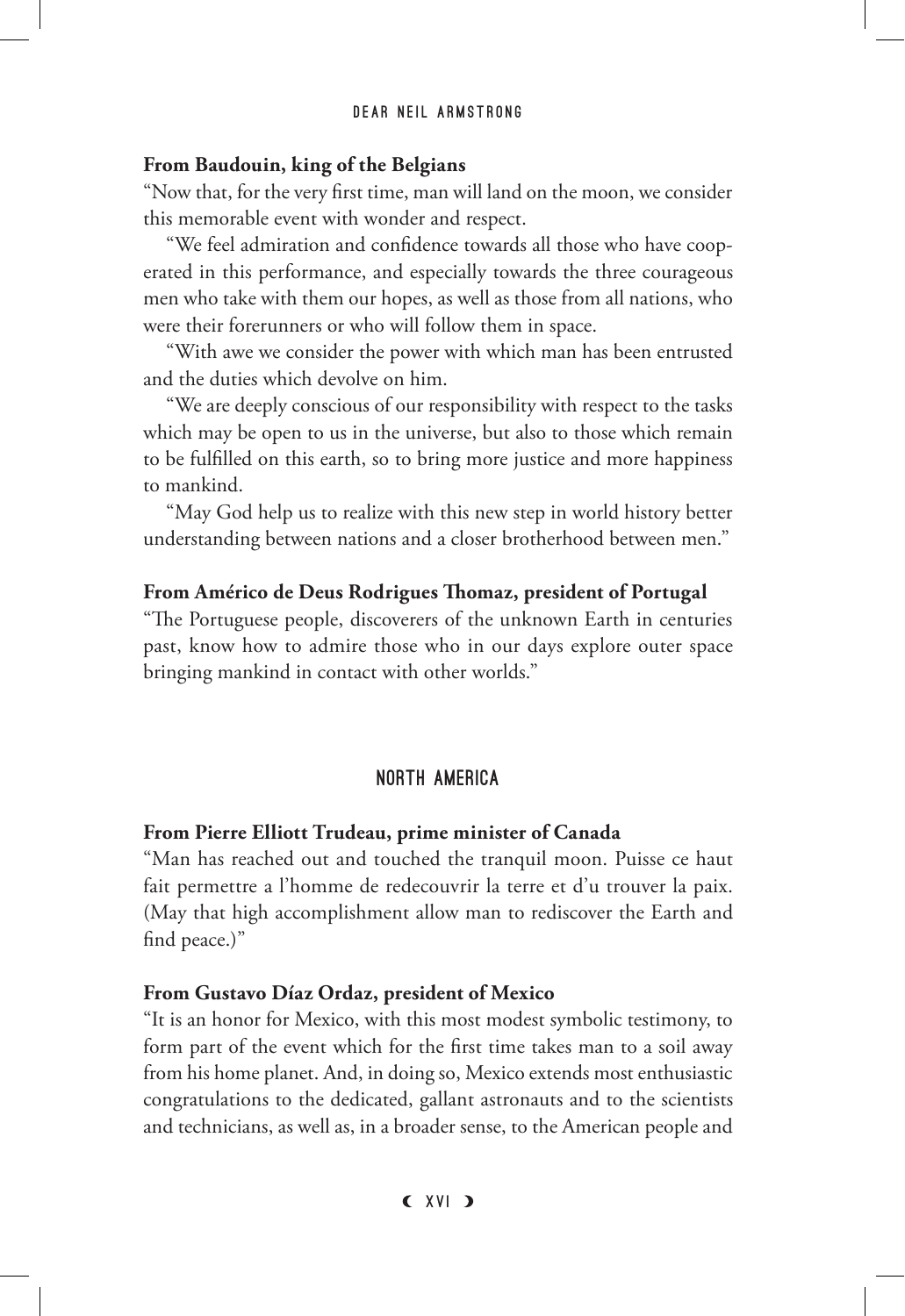their Government for this undertaking that, hitherto, only had precedents in the realm of imagination.

"Mexico's very own emblem—its traditional seal—with the eagle and the serpent, already embodies the double sign inspiring man since his remote origins and which in a particular manner may be equated to coming humanity: the serpent represents flight, undaunted and far-seeing, a fearless pilgrimage which makes it possible for the legacy of the centuries to reach ever increasing circling horizons. Far from being contradictory to each other, both images are complementary and placed together reflect our temporal, earthly nature and the visions which nurture all progress.

"In 1492, the discovery of the American Continent transformed geography and the course of human events. Today, conquest of ultraterrestrial space—with its attendant unknowns—recreates our perspectives and enhances our paradigms.

"Mexico, while expressing its hope that this human achievement will result in good for mankind and that all the peoples on Earth will participate in its fulfillment with clear conscience of their common destiny, for the development of this new stage, offers not a power nor a richness it does not possess but the moral heritage decanted from its own history: an unquenchable thirst for material and spiritual improvement and an unyielding faith in the supremacy of reason and justice as a way and an inspiration for human conduct which now has attained a new far reaching responsibility."

#### **From J. J. Trejos Fernandez, president of Costa Rica**

"I join in the wish of all Costa Ricans for the success of the historical exploit to be carried out by Apollo 11, in that it represents the scientific and technical progress attained by man in his peaceful struggle for the conquest of space and in that the crew of this ship represents human valor, will, spirit of adventure and ingenuity.

"The enormous scientific and technical effort deployed in order to take the first men to the moon deserves the gratitude of mankind because from this effort will come new benefits for improving the well-being of the human race.

"With faith we hope for better days for all mankind if there is later added to this successful endeavor—new determination for justice and liberty, as they correspond to the respect owed each human being and in favor of a major diffusion of love of one's neighbor, whose efforts we can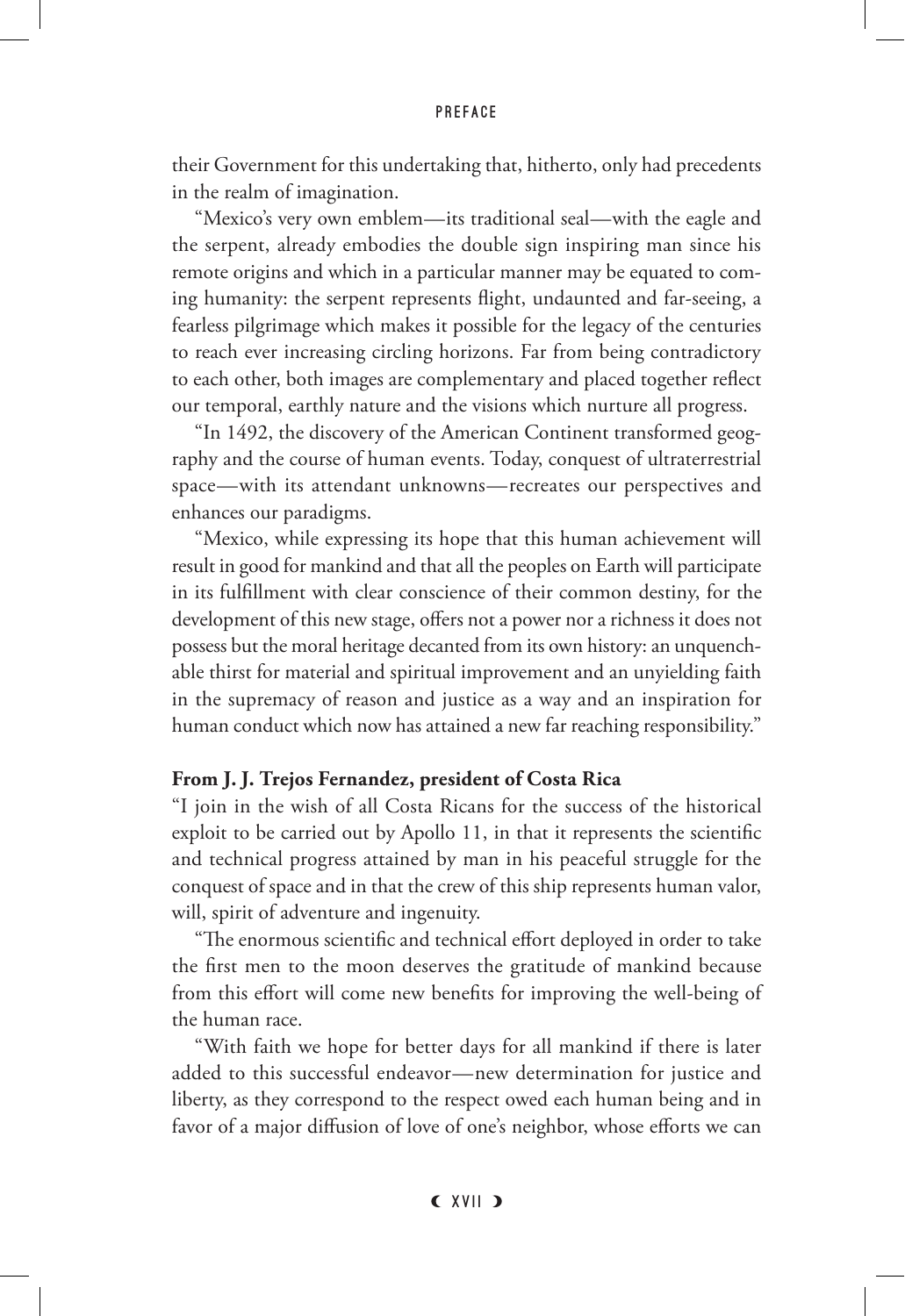hope will be stimulated by the spirit of humanity derived from a more clear and vivid awareness of the minuteness of this planet, which serves as our home in the cosmos.

"As representative of the Costa Rican nation, I extend my greetings to the heroes of Apollo 11 and to all those who are making this historical feat possible."

#### SOUTH AMERICA

#### **From Artur da Costa e Silva, president of Brazil**

"In rejoicing together with the government and the people of the United States of America for the event of the century, I pray God that this brilliant achievement of science remain always at the service of peace and of mankind."

#### **From Carlos Lleras Restrepo, president of Colombia**

"As you prepare to undertake one of the most extraordinary feats in history, I wish to send to you on behalf of the people and the Government of Colombia, a warm greeting with our wishes for the complete success of your mission. I also want to express the admiration of all Colombians for your personal heroism, for the scientists and technicians that have contributed their knowledge to this enterprise and for the great North American nation whose support has made possible a project that only yesterday appeared to be unfeasible.

"Please leave on the moon along with the other objects that will bear witness of man's first arrival to our satellite, this message, as a symbol of friendship between Colombia and the United States.

"You will descend upon the moon on our national holiday, when we observe the 159th anniversary of our independence. We, in Colombia, will be honoring the memory of the patriots that changed the course of our history on the same day when you will be writing an immortal page in the annals of mankind."

#### **From Linden Forbes Sampson Burnham, prime minister of Guyana**

"To those coming after: We cannot tell on what future day—beings of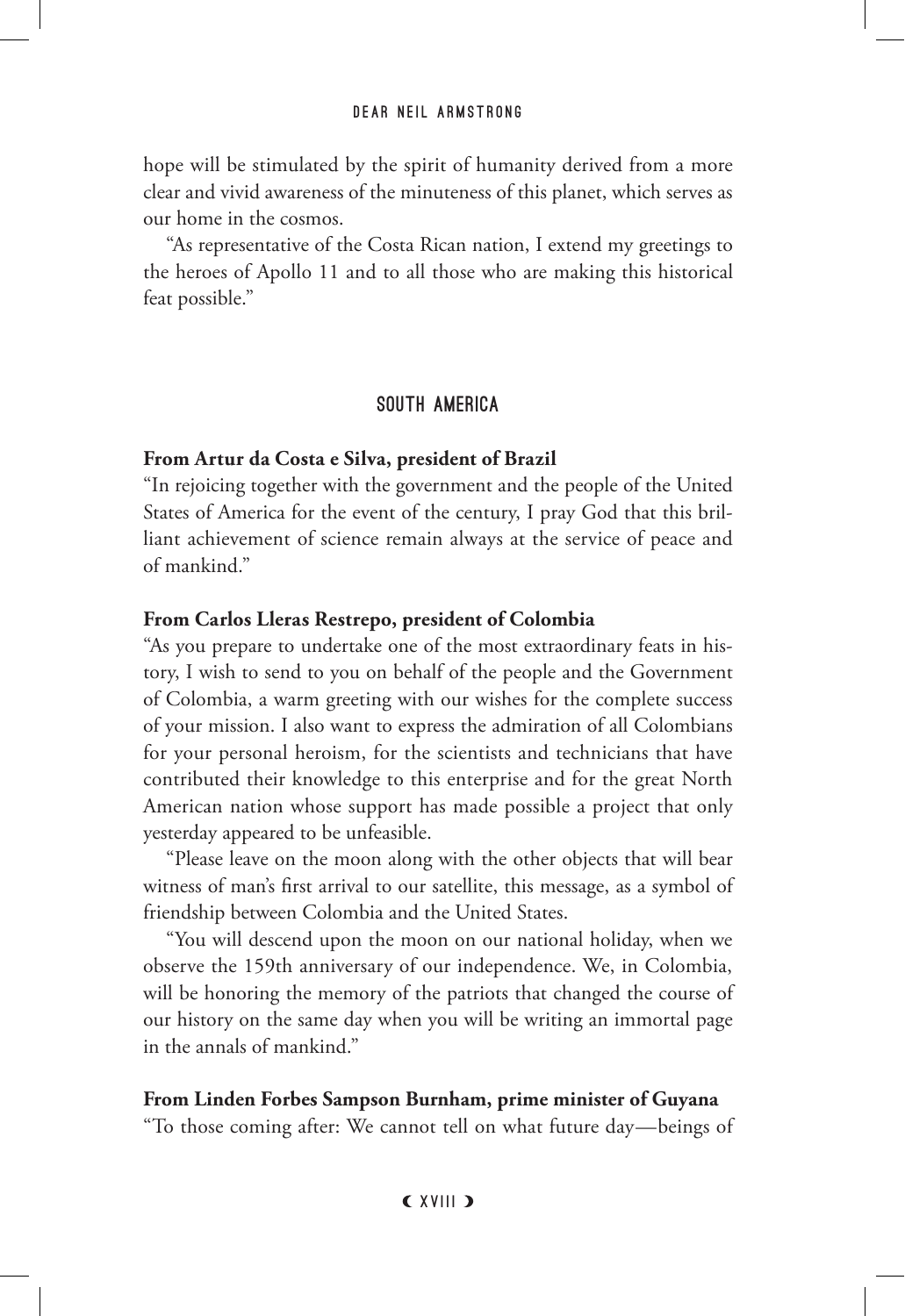#### Preface

our own kind or perhaps from some other corner of the cosmos, will come upon this message but for those coming after, we wish to record three things:

"First, we salute these astronauts, the first two of our human race who with faith and courage have voyaged far beyond the familiar limits of our earthly home to the Moon. It is certain that their mission ushers in the greatest adventure of life since its primeval beginnings on this planet, Earth.

"Second, as members of our human race thus thrust among the stars, we pledge ourselves to work towards ensuring that the technology which has made it possible and the resources which may be discovered will be used for the benefit of all mankind irrespective of terrestrial divisions of race or creed or levels of development.

"Third and finally, we wish to set down the facts about the people for whom I speak. We are a small nation of some 700,000 souls living on the shoulder of South America in a country some 83,000 square miles in area. Our ancestors came from nearly every corner of the planet Earth and our people today profess a variety of creeds and of ways of living. But in a world in which divisions deepen and where too often one man's hand is set against his brother, we are proud that we have given to our time an example of how out of diversity we have made one people, one nation—with one destiny.

"By working out this destiny, we have developed institutions based on the recognition of the equality of all men, forms of government in which all can participate and a system of justice which protects the weak. With the help of friendly nations, and working together, we are embarking on the challenging task of abolishing disease and poverty from our midst, and of developing our economy so that it can support a worthy level of living for our people. We have, likewise, striven hard to ensure that men everywhere are free to determine their own way of life.

"We do not know what shall be the judgment of history but we would be well pleased if on some later day when this is read, it is said of us that we strove greatly to advance the dignity of all men."

Besides the eighteen nations from six continents whose letters are quoted above, fifty-three additional nations sent goodwill messages that came to be etched on the Apollo 11 silicon disc. In alphabetical order they were, from *Africa*: Dahomey (today known as the Republic of Benin),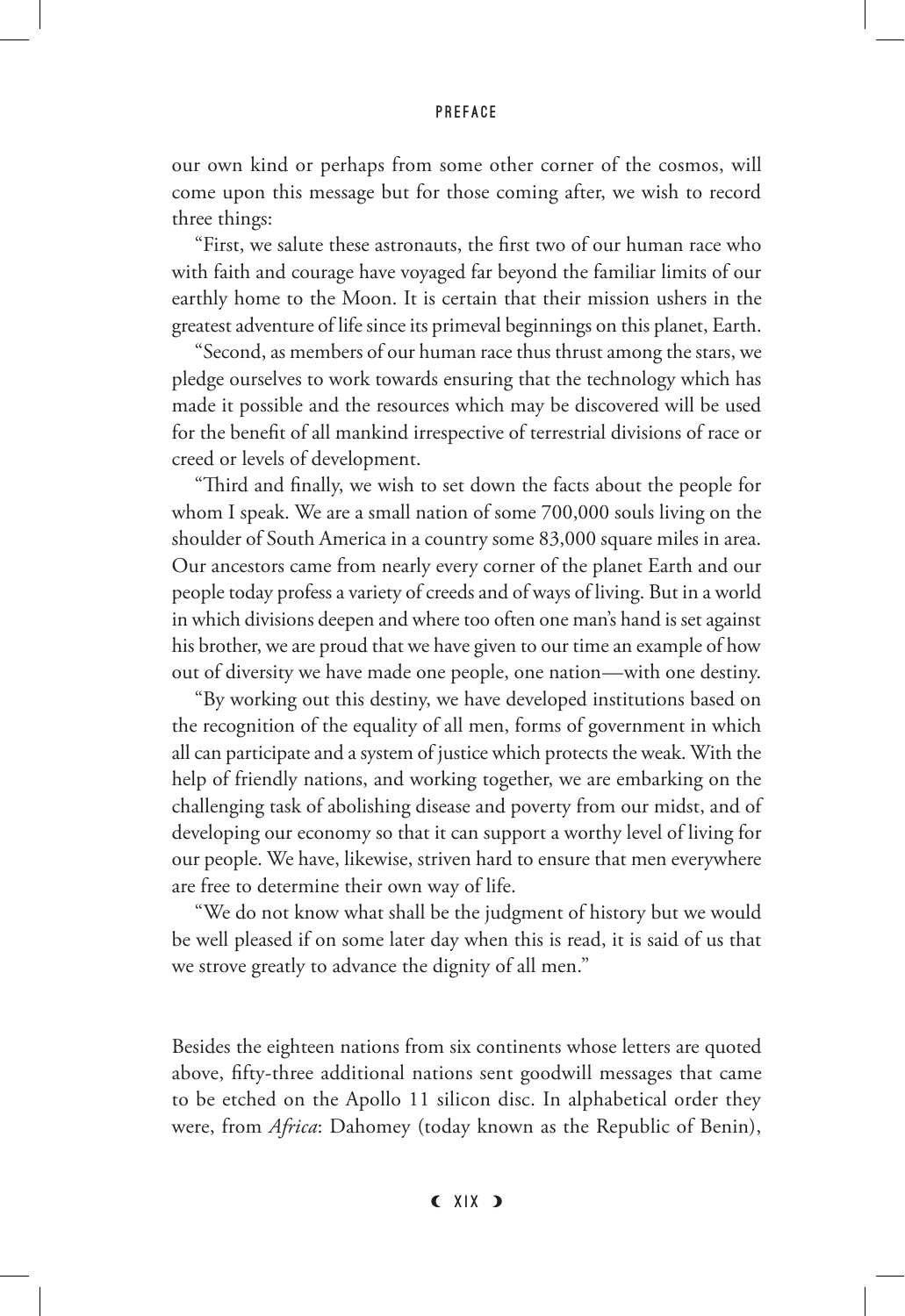Ethiopia, Ghana, Kenya, Lesotho, Madagascar, Mali, Morocco, Senegal, Sierra Leone, South Africa, Swaziland, Togo, Tunisia, Upper Volta (known since 1984 as Burkina Faso), Zambia; from *Asia*: Afghanistan, Republic of China (Taiwan), Iran, Israel, Japan, Laos, Lebanon, Malaysia, Maldives, Pakistan, Philippines, Thailand, Republic of Vietnam (South Vietnam); from *Europe*: Cyprus, Denmark, Estonia, Greece, Iceland, Ireland, Italy, Latvia, Malta, Netherlands, Norway, Romania, Vatican, Yugoslavia (comprising today's states of Serbia, Croatia, Bosnia & Herzegovina, Slovenia, Montenegro, Macedonia, and Kosovo); from *North America*: Dominican Republic, Jamaica, Nicaragua, Panama; from *South America*: Argentina, Chile, Ecuador, Peru, Trinidad and Tobago, Uruguay. Seven more countries sent in goodwill letters to NASA but they arrived too late to be included on the silicon disc. They came from Gabon, in Africa; from Ceylon (Sri Lanka), in Asia; from Finland, West Germany, Poland, and Sweden in Europe; and from Bolivia, in South America.

Interestingly, among the goodwill letters, a handful came from countries that were part of the so-called Eastern Bloc, the group of socialist countries in Central and Eastern Europe that were satellite states of the Soviet Union. Letters were sent to NASA by Poland's ambassador to the United States Jerzy Michalowski; by Romanian president Nicolae Ceaușescu; and by Yugoslavia's president Josip Broz Tito. Two of the USSR's Baltic republics, annexed under protest by the Soviet Union after World War II, also sent letters for the disc. From Estonia came a letter from veteran diplomat Ernst Jaakson, and from Latvia came one from the head of the Latvian diplomatic service, Anatols Dinbergs.

Given the Cold War rivalries of the period, it should come as no surprise that no letters came from the People's Republic of China or the Soviet Union—the latter, of course, America's main rival during the Space Race era. The subject of Soviet interest in Apollo 11 will be covered in a later chapter that includes correspondence between different Soviet citizens and institutions that were sent to Neil Armstrong in the months and years following the first Moon landing. As readers will discover, Neil and his crewmates had many friends behind the Iron Curtain. Neil in particular was greatly admired by thousands in the communist world—not just for his being a distinguished astronaut and the first man on the Moon but also for his personal integrity and respectful, self-effacing character—whether or not they could publicly say so at the time.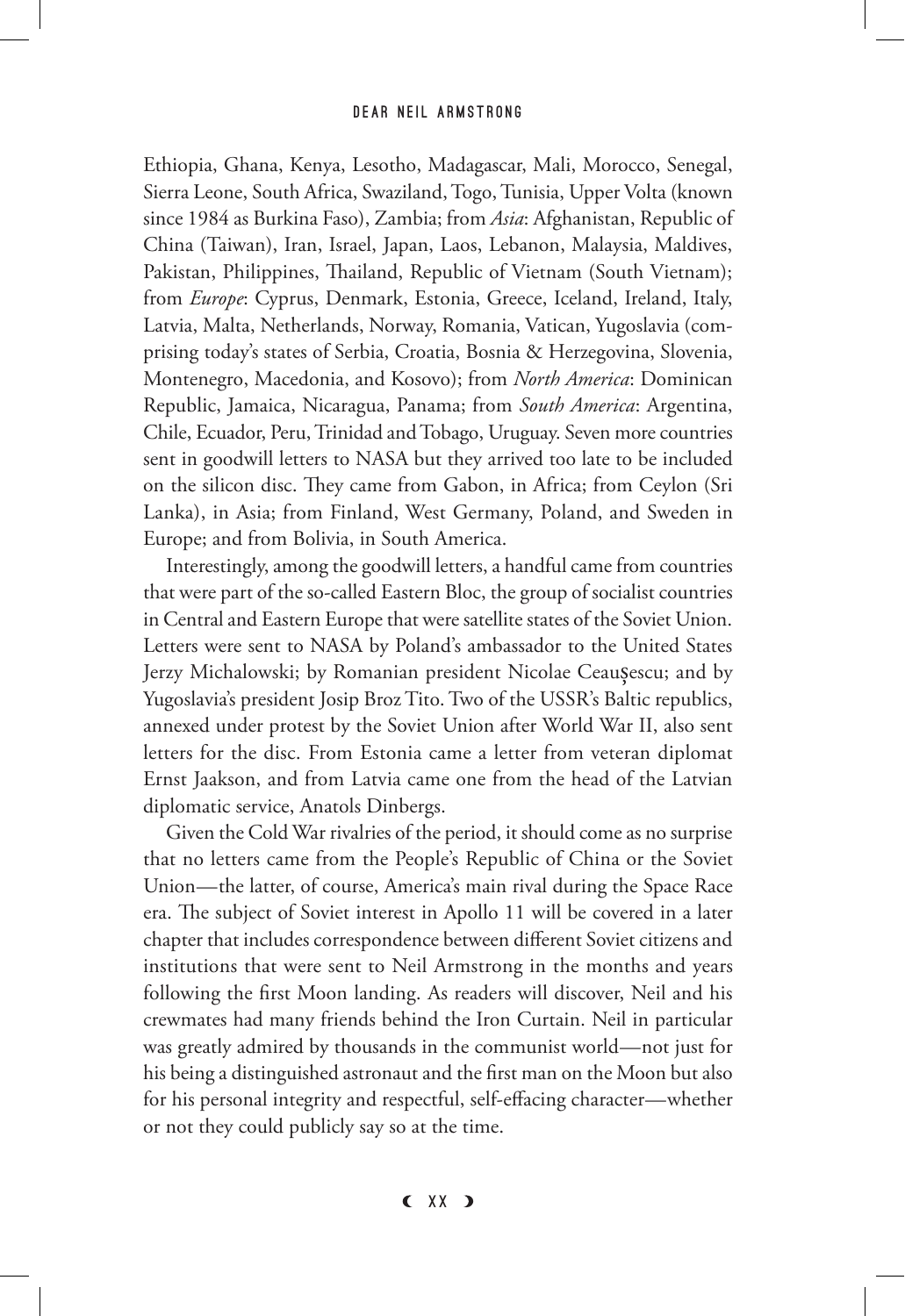• • •

When in the years 2002 to 2005 I was researching and writing *First Man: The Life of Neil A. Armstrong* (Simon and Schuster, first published in November 2005), I had very little access to Armstrong's correspondence. Especially not to his personal correspondence, which was in Neil's own secure possession either in the basement of his home in suburban Cincinnati or in storage spaces he had been renting for many years in nearby Lebanon, Ohio, a rural community where for some twenty years Neil and his family (with his first wife Janet Shearon Armstrong and sons Rick and Mark) had lived on a farm.

Certainly Neil gave me by far more direct access to him and his materials than any other writer or historian before me, including the opportunity to tape-record interviews with him for a total of some fifty-five hours conducted over several months. During this time I did see many of his papers but relied primarily on the multitude of documents relevant to Neil that existed in various NASA, military, and university archives. The fact was, Neil was Neil—a very private man—and he shared with me only a small fraction of the letters, cards, emails, and other correspondence he had received, and himself written, over the course of his life, and those items I did see were always what Neil chose to share with me. I never had free, direct, or unrestricted access to his personal papers. The same was true when I put *First Man* into a second edition shortly following his death in August 2012. So, I always regarded my biography of Neil—as lengthy as it was, over 700 pages—as incomplete, and in some respects not very well informed.

Neil began donating small parts of his collection to his alma mater in 2008, but the entirety of his papers did not come to Purdue until after his death. As soon as she was able to proceed, considering the very deep grief she felt following her husband's death, Carol Held Knight Armstrong, Neil's wife since 1994, did her absolute best to help Purdue archivists carry out Neil's intention for his papers to be delivered to West Lafayette. It turned out to be a very sizable collection, with 350-plus archival boxes stuffed full with Armstrong materials arriving on the Purdue campus. Neil's bequest included technical documents, coursework, NASA working papers and subject files, writings and notes, scripts for speeches, photographs and newspaper clippings, and a wide range of material related not just to Neil's years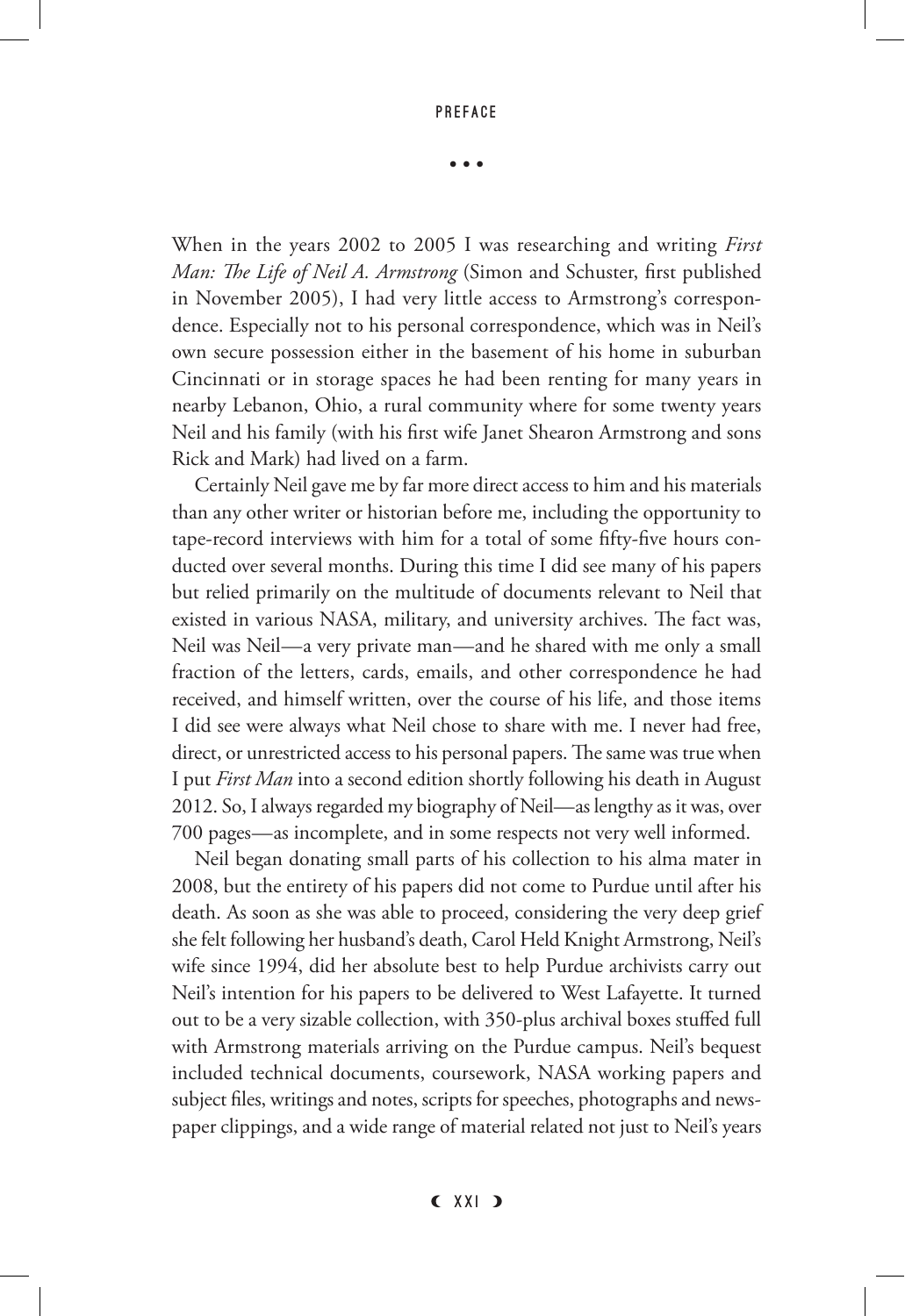as an astronaut but to his college education, navy career, training and career as a test pilot, career as a professor of engineering, and later roles as advisor and board member for various industries, businesses, and commissions.

Today the Neil A. Armstrong papers collection is a treasured legacy within the Purdue University Archives and Special Collections' larger Barron Hilton Flight and Space Exploration Archives, established in 2011 with generous support from Mr. Barron Hilton and the Conrad N. Hilton Foundation. The Hilton Archives incorporates not just Armstrong's papers but also the papers of a number of prominent engineers, aviation professionals, scholars, and astronauts, including Purdue graduate Eugene Cernan, the last man to walk on the Moon. It is a historically significant aerospace collection second to none at an American university, one that features a deep fount of primary source materials on the history and development of powered flight. It is also a unique archive in that it dates back to an inaugural gift to Purdue, in 1940, of the papers of pioneering aviator Amelia Earhart, gifted by her husband, George Palmer Putnam. From the Earhart donation, the materials housed at Purdue related to the history of flight grew steadily over the next eighty years as new generations of Purdue faculty and alumni added their contributions to the development of aerospace sciences and associated flight technologies.

For four straight summers from 2015 to 2018, I resided for many days in the Purdue archives, taking a very close look at the Armstrong papers, really fully for the first time. Quickly I became especially fascinated with the approximately 70,000 pieces of fan mail, which Neil had begun to receive in high volume following the Moon landing and that kept coming to him, in bulk, from all around the world, for the rest of his life. Thanks to the good graces of archivists Sammie Morris and Tracy Grimm, I managed to browse all of that correspondence, determined to find the most insightful and fascinating letters written to Neil, as well as a representative sampling of his replies.

The result of my efforts is the book you have in hand, with the letters arranged into chapters according to coherent themes. Most letters are annotated to add context and content to the letters, letter writers, or Neil's response. Some appear as a series of letters, when the exchange of correspondence grew beyond just single letters to Neil and back. Mostly I let the letters speak for themselves and allow readers to draw their own conclusions and arrive at their own insights. But occasionally I insert my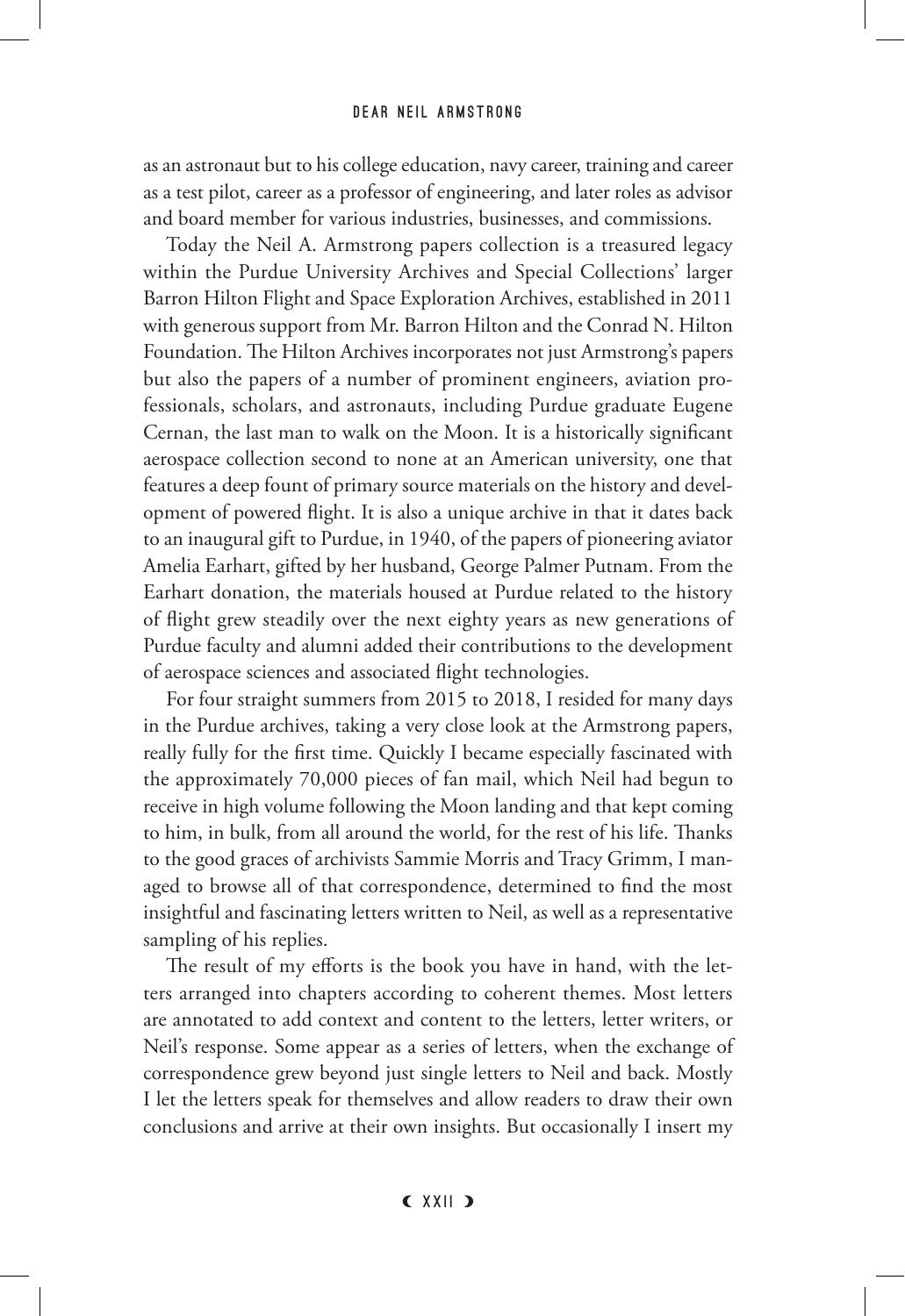#### Preface

own analysis and interpretations upon a piece of correspondence, especially when I believe we need to explore its social and cultural meaning. Certainly it is my own conclusion that the letters ultimately tell us more about ourselves than they do about Neil. The letters illuminate what we wanted from, what we expected from, and what we believed about, fairly or unfairly, our "world iconic hero," Neil Armstrong.

Readers should also be aware that this book is not the last word on Neil Armstrong's letters. The thematic coverage of this book does not come close to covering all the major topics found in the Armstrong correspondence. In the coming months I will work with the Purdue University Press to publish at least one additional book of letters, which will contain thematic chapters focusing on the subjects of religion and belief, conspiracy theories and UFOlogy, correspondence with astronauts, space program officials, and notables from the world of aviation, and Neil's contacts and experiences in the corporate world of business and finance.

This book of letters adds many new insights into the life and times of Neil Armstrong, providing tidbits and informational items. Reading the letters has not changed any of my essential interpretations of Neil's biography, but it has extended and deepened my knowledge of his life in many worthwhile and exciting ways. It has certainly strengthened my feeling for the spot-on appropriateness of the epigraph I used for my book *First Man* with its original publication in 2005. The quote came in the form of a powerful thought from the American scholar Joseph Campbell: "The privilege of a lifetime is being who you are."

Without the generous help and support of Tracy Grimm, associate head of Archives and Special Collections and the Barron Hilton Archivist for Flight and Space Exploration; Sammie Morris, Purdue university archivist and head of Archives and Special Collections; Katherine Purple, editorial, design, and production manager at the Purdue University Press; and Justin Race, the director of the Purdue University Press, this book could not have materialized at all, let alone as beautifully as it did. I also want to thank Kelley Kimm of the Purdue University Press for her outstanding editorial work and patience. My daughter, Jennifer Hansen Gray, once again helped her father in various ways, including not just transcribing many of the letters but helping me to choose the best letters to publish. Rick Armstrong, Neil's oldest son, also helped me a number of times, providing additional information and answering questions prompted by the letters.